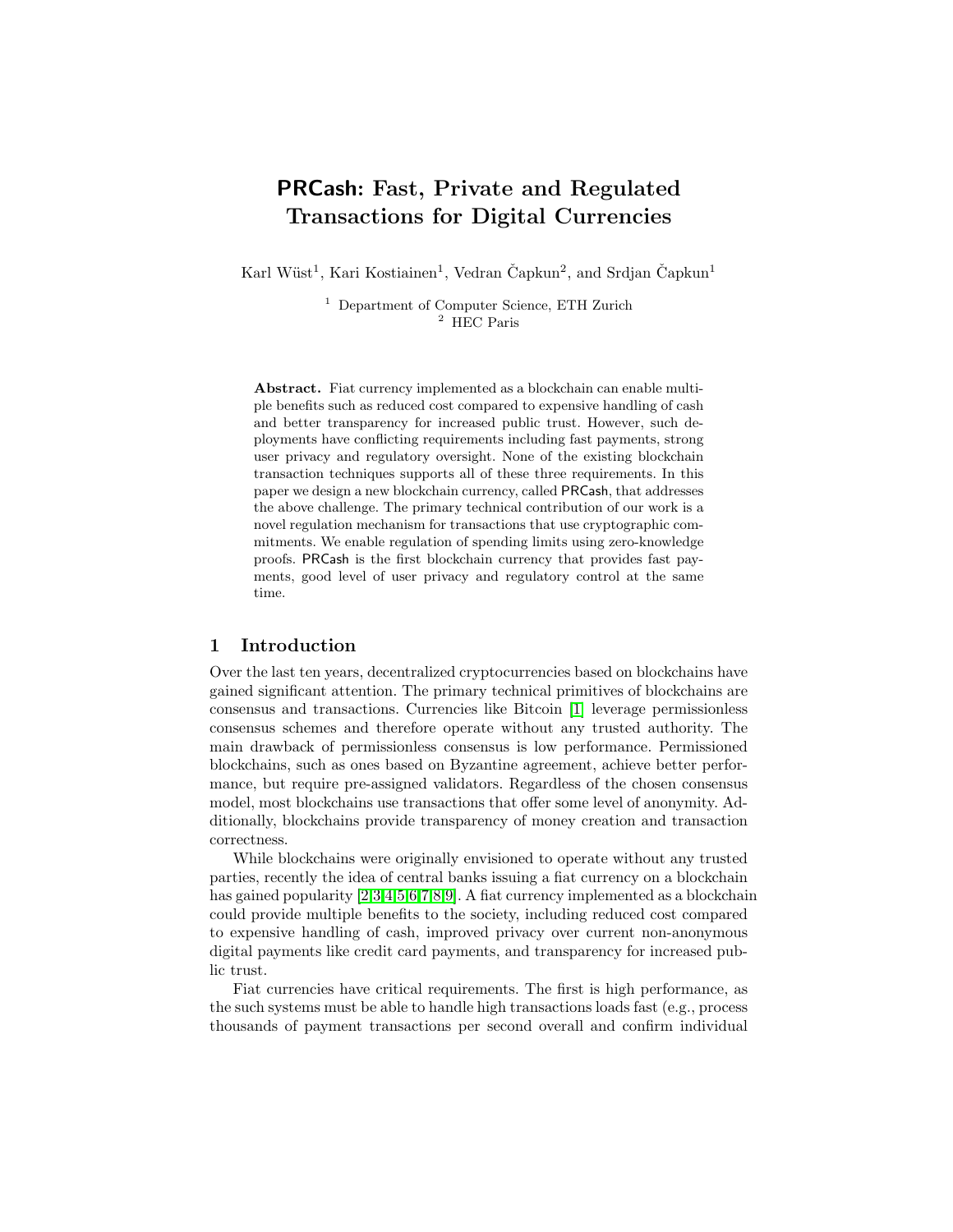payments within seconds). The second requirement is user privacy. The third is regulation, as without any regulatory oversight, criminal activities such as money laundering are difficult to prevent. The lack of regulatory support is a major obstacle for the adoption of cryptocurrencies as fiat money.

High performance, strong anonymity and regulatory oversight are conflicting requirements and current blockchain transaction techniques provide only some of them. For example, transactions that use plaintext identities and amounts are fast to process and easy to regulate but provide no privacy. Usage of pseudonyms, similar to Bitcoin transactions, improves user privacy, but makes regulation ineffective. Novel transaction techniques like Confidential Transactions [\[10\]](#page-15-9) and Mimblewimble [\[11\]](#page-15-10) leverage cryptographic commitments for increased privacy protection. Such transaction enable hidden payment identities and values and easy transaction mixing but no regulation. More sophisticated cryptographic schemes like Zerocash [\[12\]](#page-15-11) provide full transaction unlinkability which is often considered the strongest notion of privacy for blockchain currencies. Recent research has also shown how regulatory oversight can be added to such payments [\[13\]](#page-15-12). However, such techniques suffer from poor performance. For example, creation of Zerocash transactions takes up to minutes and requires downloading the entire ledger which may be infeasible on resource-constrained mobile devices. Therefore, such solutions cannot easily replace cash or card payments.

In this paper, we design a new blockchain currency, called PRCash, that addresses the above conflict between performance, privacy and regulation. The main use case for our solution is to enable deployment of fiat money on a blockchain by a trusted authority like a central bank. We focus on the permissioned blockchain model where transactions are confirmed by a set of appointed validators, because permissioned consensus provides significantly better performance. We assume that money is issued by a central authority. However, we emphasize that our solution is orthogonal to how consensus is achieved or how money is issued.

The primary technical contribution of our work is a novel regulation mechanism. We use commitment-based Mimblewimble transactions [\[11\]](#page-15-10) as a starting point for our solution, because such transactions provide attractive hiding properties and sufficient performance. We add regulatory support to such transactions using a novel zero-knowledge proof construction and improve the privacy of Mimblewimble with small modifications to the transaction creation protocol.

In our regulation scheme, we limit the total amount of money that any user can receive anonymously within an epoch. Such limits are implemented using verifiable pseudorandom identifiers and range proofs. We choose to control receiving of money, to mimic existing laws in many countries (e.g., in the US, received cash transactions exceeding \$10,000 must be reported to the IRS), but our solution can be easily modified to limit spending as well. The user can choose for each payment if it should be made anonymous as long as he stays within the allowed limit, chosen by a regulatory authority. Anonymous transactions preserve the privacy properties of Mimblewimble, i.e. they hide payer identity, recipient identity and the transaction value. While validators of the blockchain system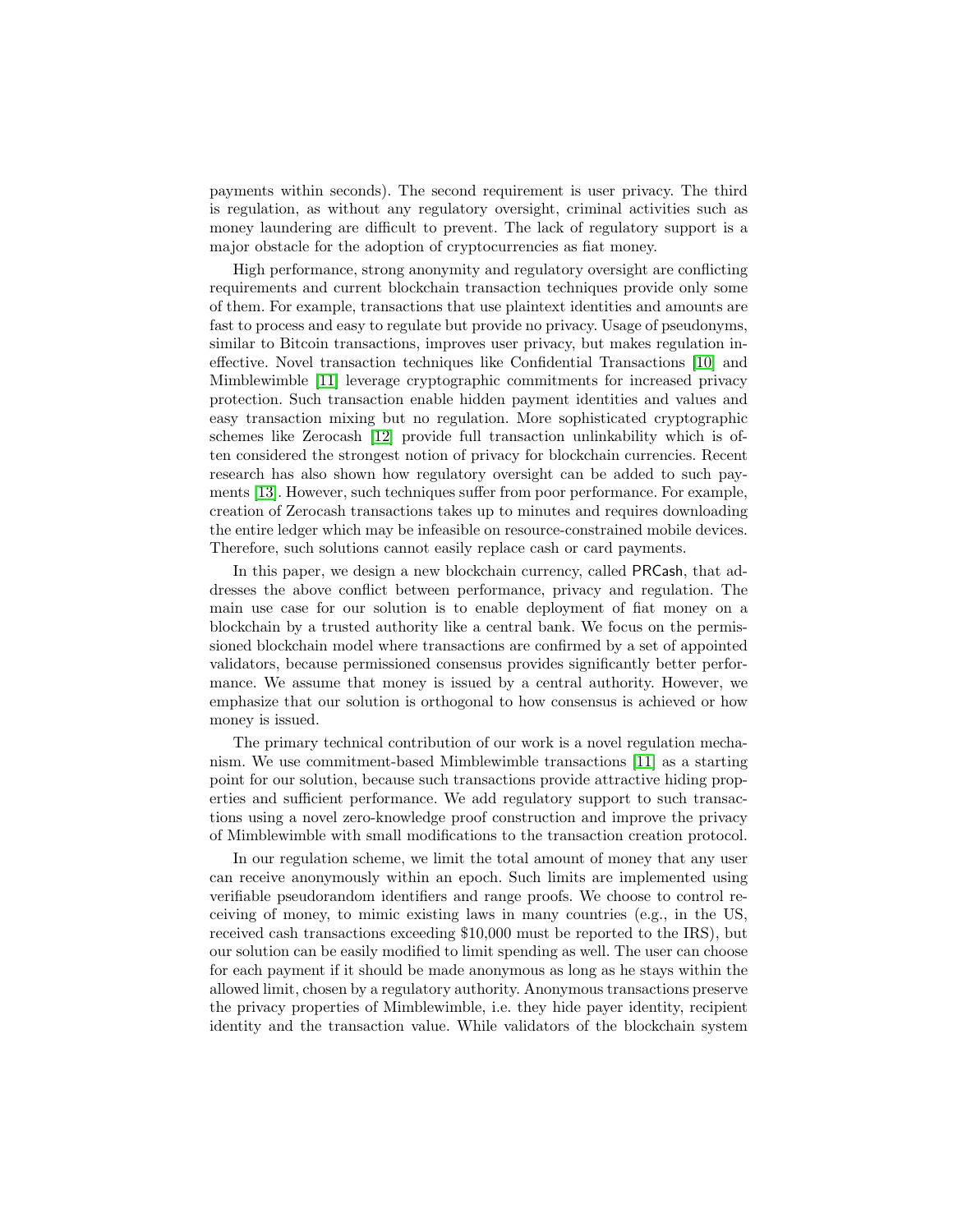have limited ability to link transactions with the same recipient issued within a short period of time, privacy towards third parties is even improved compared to Mimblewimble due to validators mixing transactions which removes the link between transaction inputs and outputs.

We implemented a prototype of PRCash and evaluated its performance. Transaction creation and verification is fast. For example, creation of a typical transaction and associated proofs takes less than 0.1 seconds and verification of 1000 transactions per second is possible with modest computing infrastructure (e.g., 4 validators with 25 quad-core servers each). When standard Byzantine agreement is used for consensus, transactions can also be confirmed quickly (e.g. within a second), which makes PRCash suitable for real-time payments.

Our regulation mechanism maintains the core privacy properties of Mimblewimble transactions, namely hidden sender and recipient identities and transaction amounts and easy mixing. Similar to Mimblewimble, our solution does provide full unlinkability of transactions. To the best of our knowledge, PRCash is the first blockchain currency that provides high performance, significantly improved privacy and regulation support at the same time.

Regulation based on zero-knowledge proofs has been previously proposed for coin-based currencies by Camenisch et al. [\[14\]](#page-15-13). In contrast to our solution, coin-based currencies used in [\[14\]](#page-15-13) do not hide the recipient identity or provide transparency. Regulation extensions have also been designed for Zerocash [\[13\]](#page-15-12). While such schemes provide stronger anonymity guarantees and more expressive regulatory policies than our solution, their performance is significantly inferior which prevents usage in many practical scenarios. Finally, centrally-issued cryptocurrencies, like RSCoin [\[7\]](#page-15-6), have been proposed prior to us. The main focus of such works is on consensus performance while our work focuses on transaction privacy and regulation.

To summarize, in this paper we make the following contributions:

- $-$  *Novel regulation mechanism.* We propose PRCash, a new blockchain currency. The primary technical contribution of this solution is a novel regulation mechanism that leverages zero-knowledge proofs for commitment-based transactions.
- Implementation and evaluation. We show that our transactions and regulation mechanism enable fast, fault-tolerant, large-scale deployments.

The rest of this paper is organized as follows. Section [2](#page-2-0) gives an overview of our solution. Section [3](#page-5-0) describes our currency in detail. We analyze the security in Section [4](#page-9-0) and explain our implementation and evaluation in Section [5.](#page-11-0) Section [6](#page-13-0) reviews related work and Section [7](#page-14-0) concludes the paper.

## <span id="page-2-0"></span>2 PRCash Overview

Our goal in this paper is to design a new blockchain currency that enables fast payments at large scale, strong user privacy and regulatory support. The primary deployment model we consider is one where our solution is used by a central bank to implement fiat money on a blockchain. In this section we give an overview of our solution, PRCash.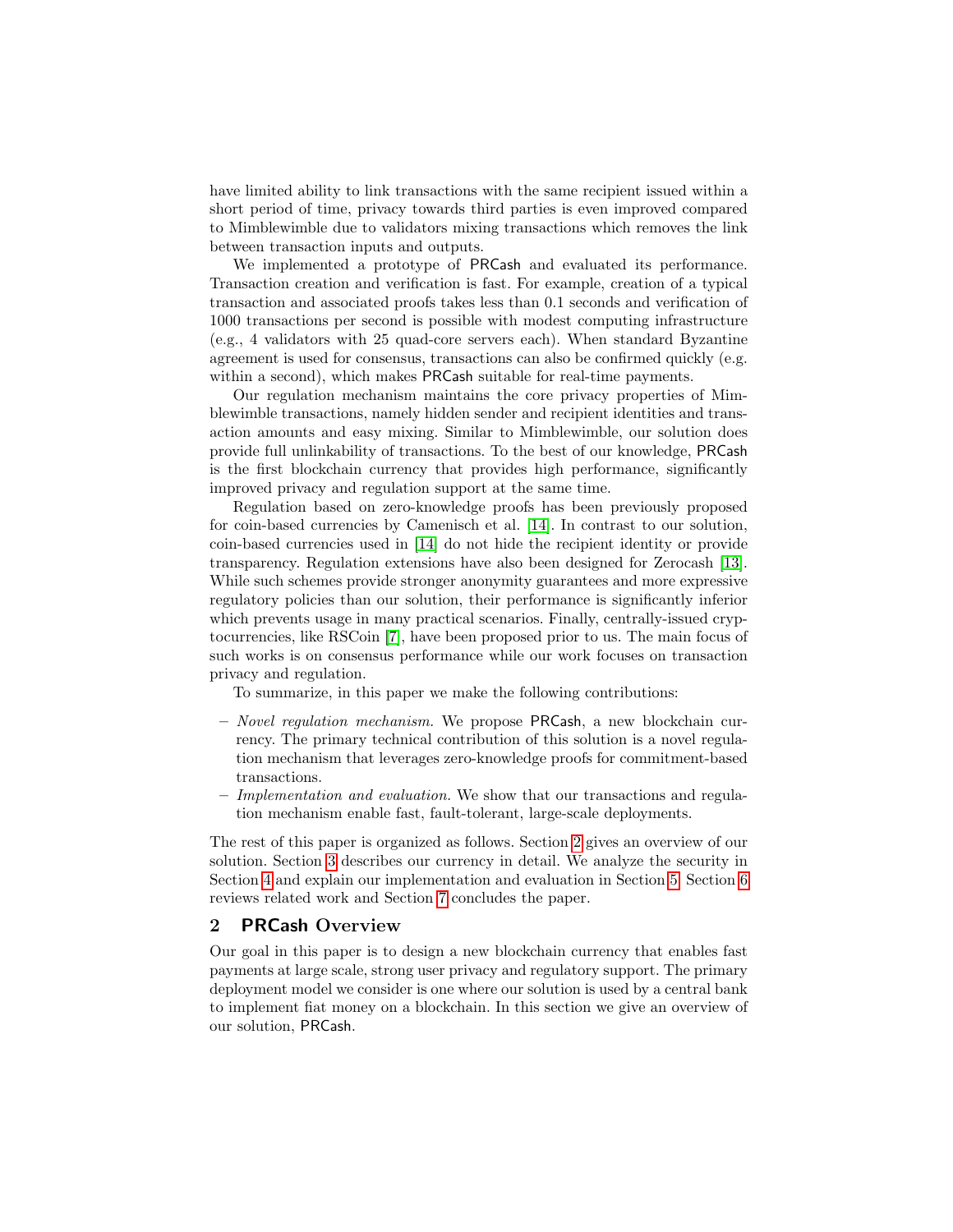#### 2.1 System and Trust Model

Figure [1](#page-4-0) shows our system model. We consider a standard permissioned blockchain model that is complemented with a regulatory authority and a central issuer of money. Here, we describe the involved entities:

- Issuer. In our currency new money is created by a central entity called the issuer. For simplicity the primary model we consider in this paper is one where the issuer is a single entity like a central bank. In Appendix [B.5](#page-25-0) we explain how this role can be distributed if needed.
- Users. Users in our system can act in two roles: as payers and as payment recipients. Users of the currency can be private individuals or organizations.
- Validators. We assume a set of permissioned validators that maintain the ledger. The role of the validators could be taken, e.g., by commercial banks or other institutions appointed by the central bank.
- **Regulator.** The flow of money is regulated by a central entity called the regulator. For simplicity, we assume that the role of the regulator is taken by a single entity, e.g., by a public authority like the IRS. In Appendix [B.6](#page-25-1) we explain how this role can be distributed among multiple parties.

If PRCash is used for a privately-issued currency, these roles can be assigned differently.

We consider an adversary that controls all networking between the users and from users to validators. The validators and the regulator are connected with secure links. Users are in possession of the public keys of the validators and the regulator and can establish secure connections to them. We otherwise rely on the standard assumptions of permissioned consensus (i.e., honest two-thirds majority of validators).

#### 2.2 High-Level Operation and Regulation Main Idea

In many countries, the law requires reporting of large financial transactions. For example, in the US companies and individuals are mandated to report any received cash transaction that exceeds \$10,000 [\[15\]](#page-15-14). To enable enforcement of such laws, we design a regulation mechanism that limits the *total amount* of anonymous payments any user can receive within a time period (epoch). By adjusting the amount and the period, authorities can control the flow of anonymous money, e.g., reception of anonymous payments up to \$10,000 could be allowed within a month. With small changes, limits can also be put on spending instead of receiving.

Figure [1](#page-4-0) illustrates the high-level operation of PRCash. To supply new money, the issuer creates signed issuance transactions that it sends to the validators, who verify them and publish them to the ledger. Each user enrolls in the system by obtaining a payment credential (certificate) from the regulator. As the user may lose his certificate, or the corresponding private key, we limit their validity to  $I_{\Lambda}$  epochs.

Payments involve two parties: the payer (Alice) and the recipient (Bob). To initiate a payment, Alice and Bob first agree on the transaction value. Each payment transaction consists of inputs and outputs (where the inputs are outputs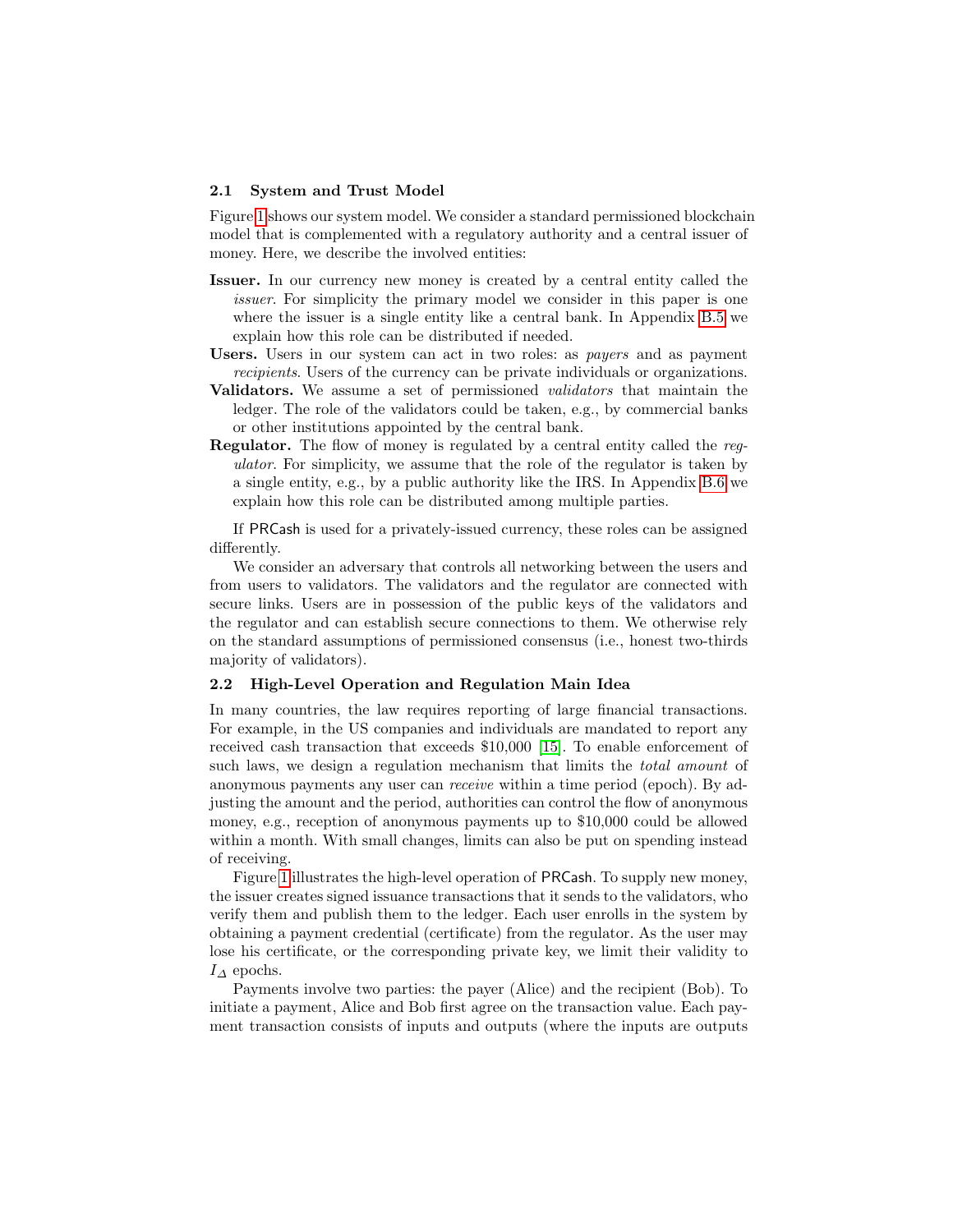<span id="page-4-0"></span>

Fig. 1. System model and operation. In PRCash, new money is created centrally by the issuer. Users enroll in the system by obtaining certificates from the regulator. In each payment, the payer (Alice) and the recipient (Bob) prepare a transaction that is sent to permissioned validators who verify its correctness and add it to the next block in the public ledger. If the transaction exceeds the allowed amount of anonymous payments for Bob, he has to reveal his identity to the regulator by encrypting it with the regulator's public key.

from previous transactions) that are cryptographic commitments that hide payer and recipient identities and transferred amounts, similar to Mimblewimble [\[11\]](#page-15-10). The blinding factors for the output commitments are chosen such that the sum of the input commitments is equal to the sum of the output commitments, if the sum of the input values is equal to the sum of the output values. This allows verifying the correctness of a transaction without knowledge of the transferred values. One of the outputs is a special non-spendable output to which no value is attached. This allows the recipient of a transaction to create output commitments without the payer knowing the blinding factor, i.e., the blinding factor of the commitment is only known to the recipient of a payment, and can thus be used to authenticate a following payment.

To realize regulation for such transactions, for each payment the user has two choices. First, if the user wants that the transaction remains anonymous, he must prove without disclosing his identity that he does not exceed the limit  $v_a$  in the current epoch e. Second, if the user wants to exceed his anonymous receiving limit, he must connect his identity encrypted with the regulator's public key to the transaction.

For anonymous transactions within the limit, each user computes a pseudorandom ID per epoch  $(PID_e)$  that he attaches to his transaction outputs. He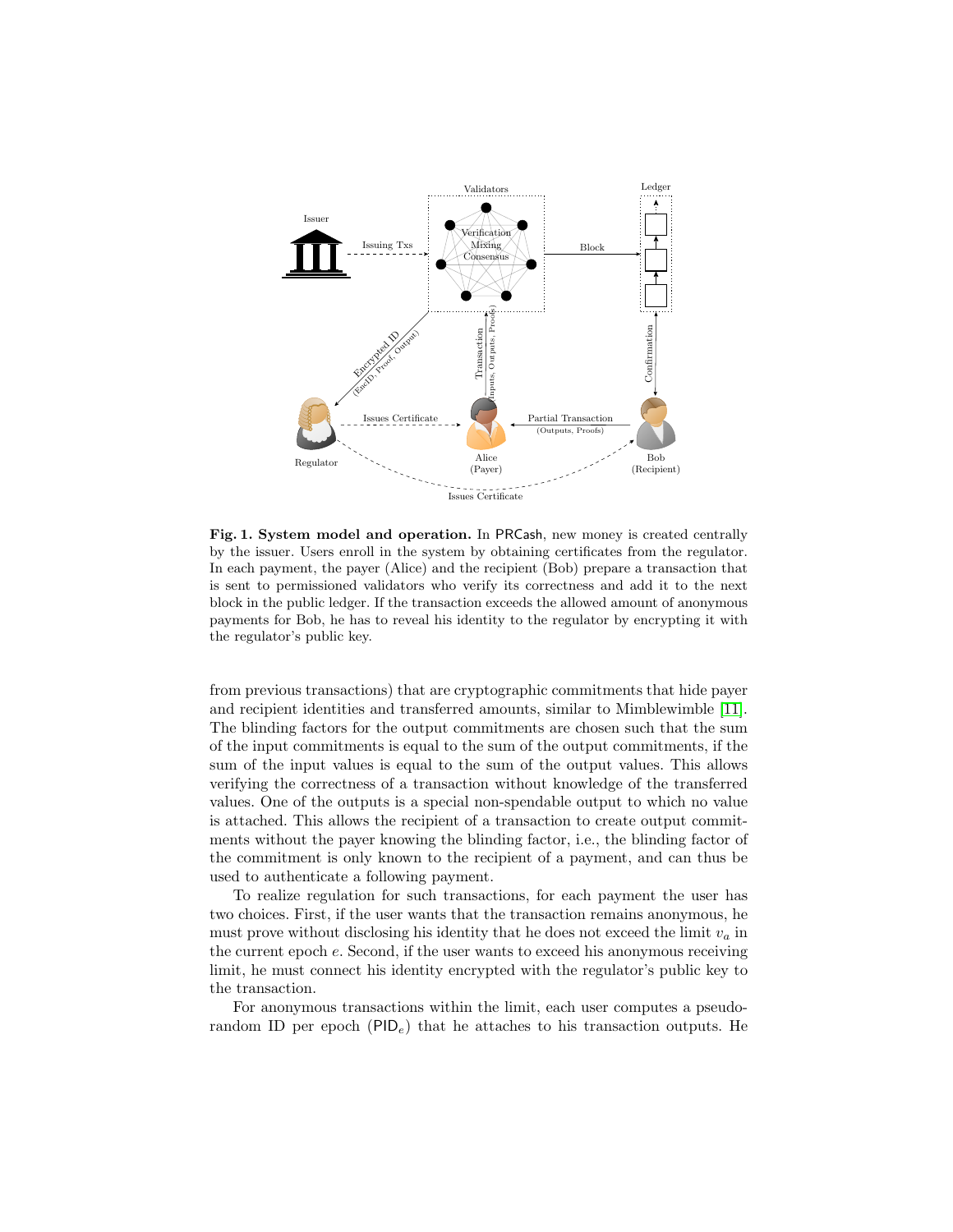additionally attaches a zero-knowledge proof that the ID was computed correctly and a range proof over the sum of all transaction outputs from this PID. These values are sent together with the transaction outputs to the validators. The proofs are checked by the validators and after verifying their correctness, the PIDs and the corresponding proofs are not published with the transactions for efficiency and to preserve unlinkability towards third parties.

Note that, if they choose to use non-anonymous outputs, the attached proof contains their identity encrypted with the regulator's public key, i.e. towards any other entity, they remain anonymous. Bob prepares his part of the transaction (that includes value outputs and proofs) and sends it to Alice, who completes the transaction (by adding inputs, change outputs, proofs, and an encrypted identifier in case of a non-anonymous transaction). Alice sends the complete transaction to the validators.

The validators work in rounds. In each round, the validators collect incoming transactions, verify their correctness, mix the order of transaction inputs and outputs for increased privacy, and agree on the set of transaction that should be published. Consensus among validators is achieved through standard (Byzantine fault tolerant) protocols. At the end of the round, the validators publish a set of verified transactions as a new block on the ledger. Once the recipient (Bob) verifies the presence of the transaction in the ledger, he considers the payment confirmed. Bob can then use the value outputs from this transaction as inputs in the next payment.

If a transaction does not pass the verification (e.g., Alice or Bob attempts to create a transaction that exceeds the allowed anonymity limit, transaction inputs and outputs do not match, or one of the attached proofs is invalid), the transaction is rejected by the validators and not included in the next block. If the transaction contains any non-anonymous outputs, the validators first verify its correctness, and then forward the encrypted identifier to the regulator, who can recover the identity of Alice or Bob, depending on which transaction output was made non-anonymous.

Since anonymous change outputs are indistinguishable from anonymous value transferring outputs, they count towards the receiving limit. However, as users are in control of the size of the outputs they receive, they can mitigate this issue by using smaller received outputs, by splitting larger outputs in non-anonymous transactions, or by creating large change outputs non-anonymously.

# <span id="page-5-0"></span>3 PRCash Details

In this section, we describe PRCash in further detail. Our solution uses a number of cryptographic techniques as building blocks. We provide background on them in Appendix [A.](#page-18-0)

## 3.1 System Initialization

Our system uses two groups  $G = \langle g \rangle$  and  $\mathbf{G} = \langle \mathbf{g_1} \rangle = \langle \mathbf{g_2} \rangle = \langle \mathbf{h} \rangle$  of the same order, where the discrete logarithms of  $g_1, g_2$ , and h with respect to each other are unknown. The involved entities perform the following initialization steps: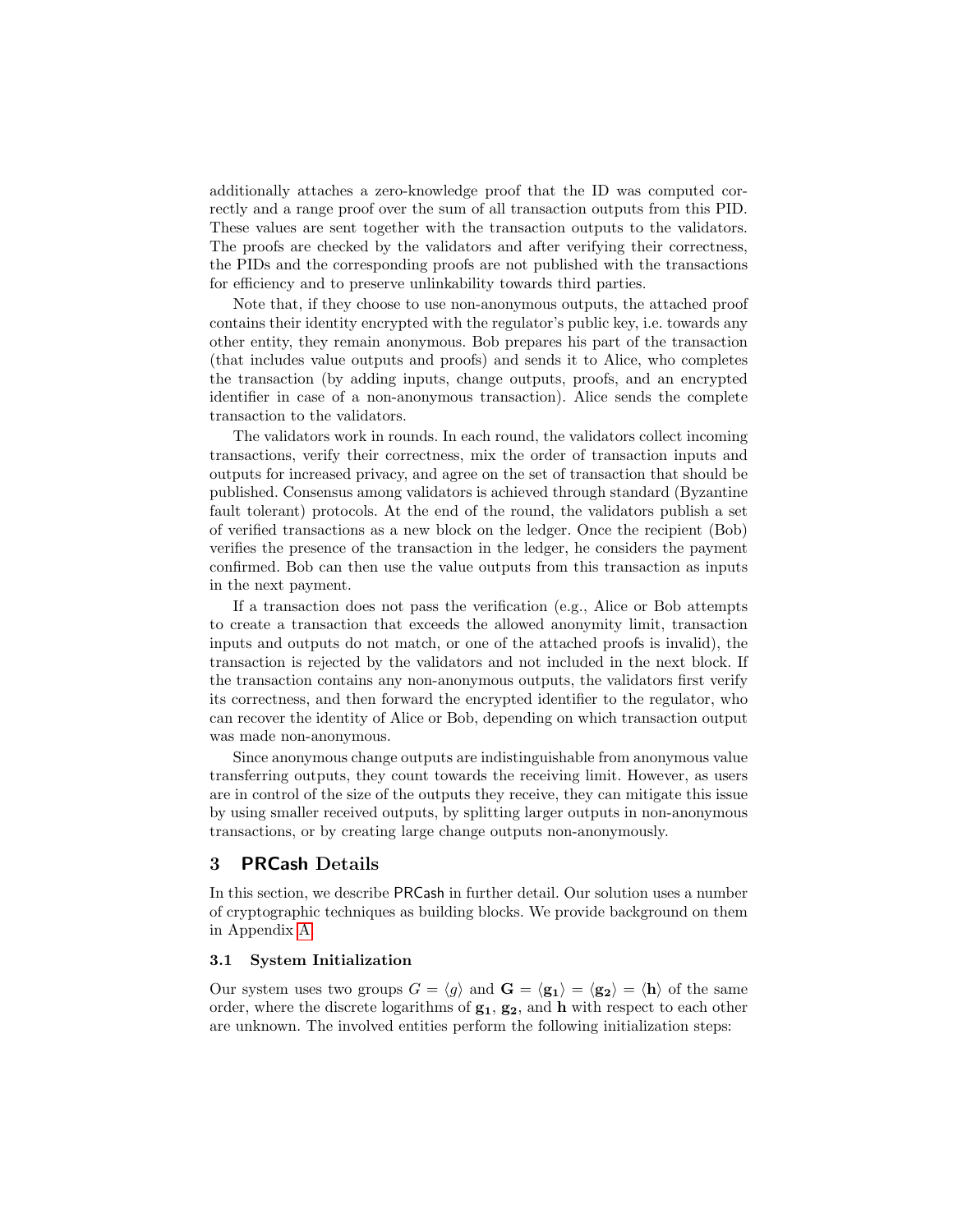- **Regulator.** The regulator generates a keypair  $(pk_{R,S}, sk_{R,S})$  for randomizable signatures (cf. Appendix [A.4\)](#page-19-0), an encryption keypair  $(pk_{R,E}, sk_{R,E})$  for Elgamal encryption, and publishes the public keys as part of the system setup.
- Validators. Each validator creates a keypair and publishes the public key as part of the system setup. Validators can use the private keys for signing new blocks. Users use the validator public keys to send transactions securely to the validators. We assume the typical permissioned blockchain model where a trusted authority dynamically assigns a set of validators, i.e. the set of validators can be updated.
- Issuer. The issuer also creates a keypair that he uses for transactions that create and delete money. The issuer publishes his public key as part of the system setup.

#### 3.2 User Enrollment

Every new user obtains the system setup that includes the public keys of the regulator, issuer, and validators. To enroll in the system, the user generates a keypair  $(pk_U, sk_U) = (\mathbf{g_1}^{sk_U}, sk_U)$  for regulation proofs and sends the public key to the regulator while proving knowledge of the secret key (cf. Appendix [A.2\)](#page-18-1). To ensure that a user cannot enroll multiple identities, and thus circumvent the regulation, the regulator has to verify the identity of the user. If a PKI is already in place, this can be used for identification, otherwise users could, e.g., be required to visit a registration office in person.

The regulator then creates a certificate consisting of a randomizable signature  $\sigma$  on  $(sk_U, I_V)$  based on the user's public key  $pk_U$  and  $I_V$ , the index of the first epoch in which the certificate is valid, and sends the signature  $\sigma$  to the user. Recall that a randomizable signature is a signature on a list of committed values (cf. Appendix [A.4\)](#page-19-0). Using values  $pk_U$  and  $I_V$ , the regulator creates and signs the commitment  $pk_U \cdot g_2^{I_V} h^r = g_1^{sk_U} g_2^{I_V} h^r$  where r is chosen at random.

## <span id="page-6-0"></span>3.3 Transaction Creation

Blockchain transactions based on cryptographic commitments, such as Confidential Transactions [\[10\]](#page-15-9) and MimbleWimble [\[11\]](#page-15-10), have attractive features. They hide payer and recipient identities and transaction amounts, provide public verifiability and easy mixing. However, such transaction have also the undesirable property that the payment recipient necessarily sees the change outputs created by the payer. This means that, e.g., a merchant can link two independent sales if a client uses a change output from a previous transaction with the same merchant. For these reasons, we use MimbleWimble (cf. Appendix [A.6\)](#page-19-1) as our starting point, but modify transaction creation slightly for improved privacy.

Similar to  $[10,11]$  $[10,11]$ , our transactions are based on a group G in which the discrete logarithm problem is hard, with generators  $g$  and  $h$  for which the discrete logarithm to each others base is unknown. These generators are used to represent transaction inputs and outputs as homomorphic commitments to the associated value (we use Pedersen commitments [\[16\]](#page-15-15)), thereby hiding their values from other parties. The homomorphic commitments have the property that one can easily add and subtract committed values without opening the commitments, e.g. for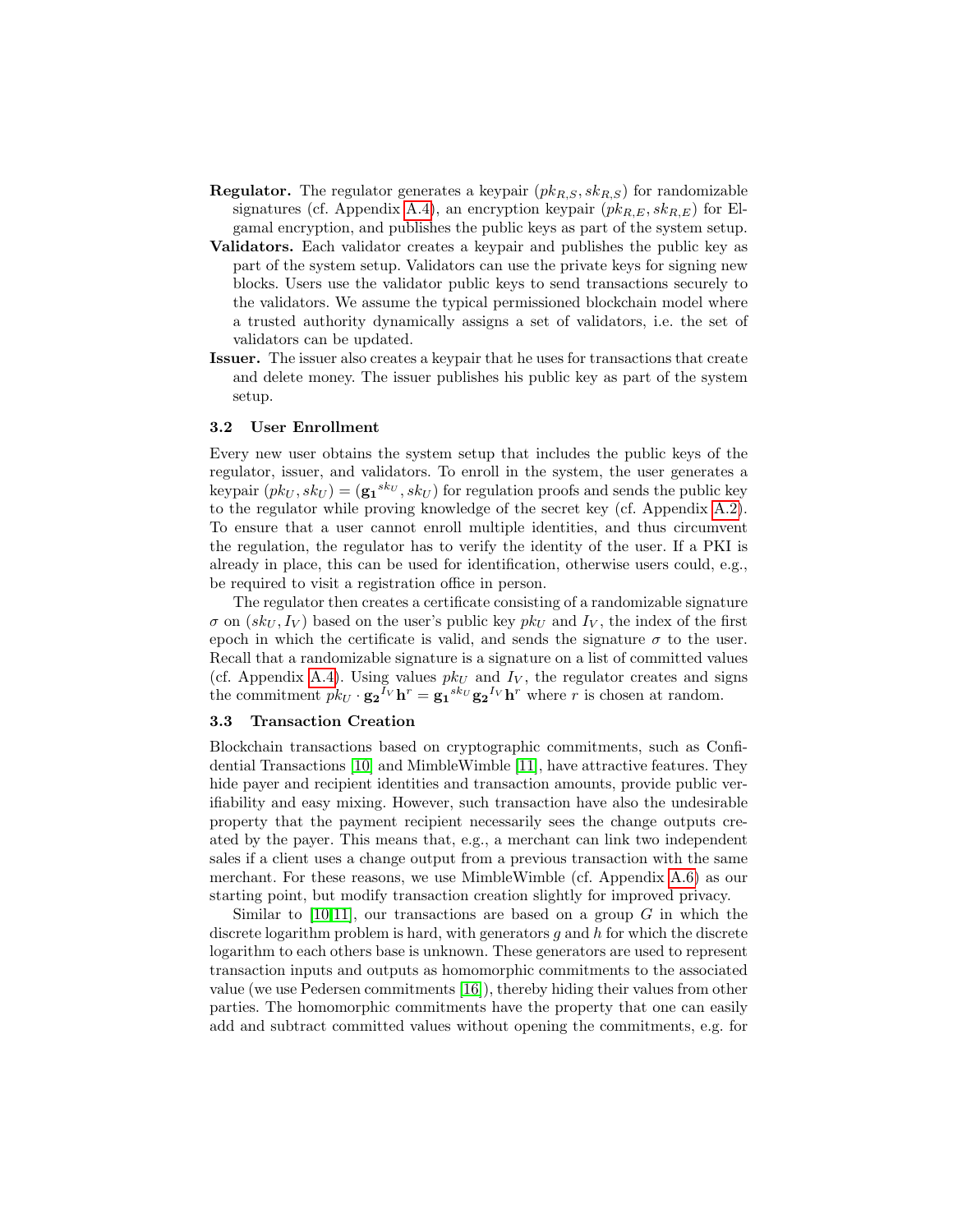two output commitments  $\text{Out}_1 = g^{r_1} h^{v_1}$  and  $\text{Out}_2 = g^{r_2} h^{v_2}$  to the values  $v_1$  and  $v_2$ , one can easily compute a commitment to their sum  $v_1+v_2$  by multiplying the commitments:  $g^{r_1}h^{v_1} \cdot g^{r_2}h^{v_2} = g^{r_1+r_2}h^{v_1+v_2}$ . If the blinding factors are chosen such that the sum of the blinding factors of the inputs is equal to the sum of the blinding factors of the outputs, this property can be used to check that the sum of the input values of a transaction is equal to the sum of the output values, and the knowledge of the blinding factors can be used to authenticate and authorize payments [\[11\]](#page-15-10) by creating an additional excess output  $Ex_0 = g^{r_0}$  such that the product of the output commitments (including  $Ex<sub>0</sub>$ ) is equal to the product of all input commitments.

In our modified version, the exponent in  $E_{X_0}$  is simply another random value, but we add an additional output value  $r<sub>∆</sub>$  which facilitates mixing transactions and which has to be chosen such that the product of all output commitments and  $g^{r\Delta}$  is equal to the product of the inputs. We provide the details of our modified Mimblewimble construction in Appendix [B](#page-20-0) and show in Appendix [B.2](#page-22-0) that the knowledge of the blinding factor of an output is a secure method for payment authorization.

## <span id="page-7-0"></span>3.4 Regulation Proof Creation

In each epoch e, the user computes a pseudorandom ID as  $\text{PID}_e = f_{sk_U}(e)$ (cf. Appendix [A.1\)](#page-18-2) and initializes the value of anonymously spent transaction outputs to  $v_e = 0$ . Regulation proofs are created either when Bob creates value outputs during transaction preparation or when Alice creates change outputs during transaction completion. For each output, the user can choose if it should be made anonymous or non-anonymous. For each new output, the user creates a regulation proof. Depending on whether the output should be anonymous or not, he does one of the following to construct the proof:

Anonymous Output. If the user wants to create an output anonymously and the value  $v<sub>o</sub>$  of the transaction output plus the previously (in epoch e) received amount  $v_e$  is below the limit  $v_a$ , the user adds  $\text{PID}_e$  and a zero-knowledge proof of knowledge (cf. Appendix [A.2\)](#page-18-1) of  $(sk_U, I_V, \sigma)$  to the transaction such that:

- (i) The certificate is valid in the current epoch, i.e., a range proof that  $I_{current}$  $I_{\Delta}$  <  $I_V \leq I_{current}$ .
- (ii) The value  $PID_e$  is equal to the output of the pseudorandom function based on the secret key  $sk_U$  on input e, i.e.,  $\text{PID}_e = f_{sk_U}(e)$ .
- (iii) The certificate is valid, i.e. verify $(pk_{R,S},(sk_U, I_V), \sigma) =$  true

In detail, the regulation proof consists of the following steps:

- (i) The user creates two commitments  $\mathbf{A} = \mathbf{g_1}^{sk_u} \mathbf{h}^{r_1}$  and  $\mathbf{B} = \mathbf{g_2}^{I_V} \mathbf{h}^{r_2}$  with two fresh random values  $r_1$  and  $r_2$  and proves knowledge of a signature on the openings of these commitments.
- (ii) Prove that **B** is a commitment to an integer in the range  $[I_{current} I_{\Delta} + 1, I_{current}]$ .
- (iii) Given the commitment **A** to the value  $sk_U$ , prove that

$$
\mathsf{PID}_e = f_{sky}(e) = g^{1/(e + sk_U)}
$$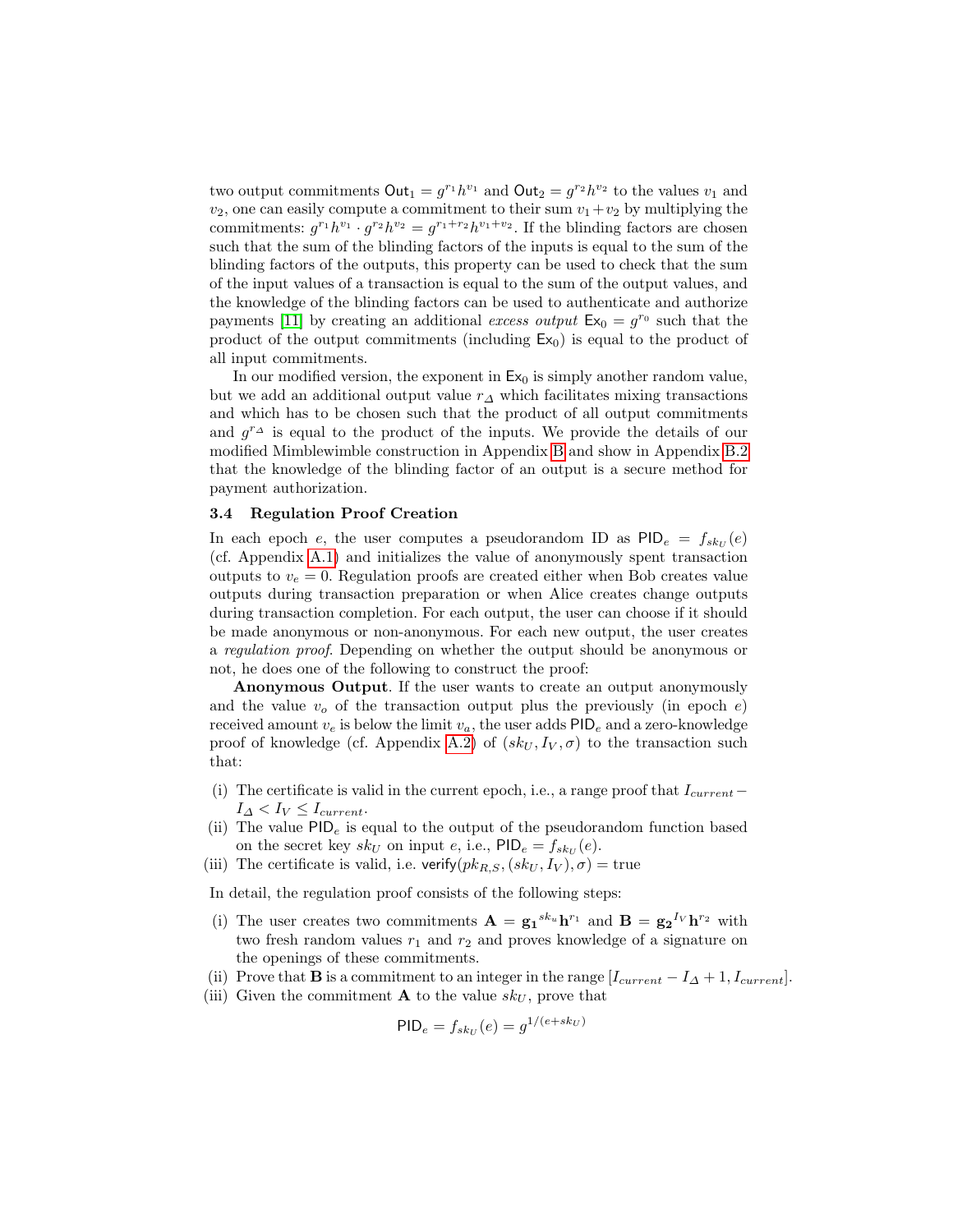i.e., this is the following proof of knowledge:

$$
PK\{(\alpha, \gamma): \mathbf{A} = \mathbf{g_1}^{\alpha} \mathbf{h}^{\gamma} \wedge g \cdot \mathsf{PID}^{-e}_e = \mathsf{PID}^{\alpha}_e\}
$$

We use the common notation where greek letters correspond to values of which knowledge is being proven (cf. Appendix [A.2\)](#page-18-1). In the proof above,  $\alpha$ corresponds to  $sk_U$  and  $\gamma$  corresponds to the blinding value of the commitment. The second term proves that the ID was computed correctly since

$$
g \cdot \text{PID}_{e}^{-e} = \text{PID}_{e}^{\alpha}
$$
  
\n
$$
\Rightarrow \qquad g = \text{PID}_{e}^{e+\alpha}
$$
  
\n
$$
\Rightarrow \qquad g^{\frac{1}{e+sk_U}} = (\text{PID}_{e}^{e+\alpha})^{\frac{1}{e+\alpha}} = \text{PID}_{e}
$$

The interactive protocol can be easily converted to a non-interactive signature on the message  $M = H(o)$  using the Fiat-Shamir heuristic [\[17\]](#page-15-16), where o is the transaction output. Including this message in the zero-knowledge proof binds the proof to the transaction output.

(iv) The user additionally creates a range proof over the product of all anonymous outputs that share the same identifier  $PID_e$ , proving that their combined value  $v_e + v_0$  is below the allowed limit  $v_a$ .

The user then updates  $v_e := v_e + v_o$  after completing the transaction.

Non-anonymous Output. If the user does not want to create the output anonymously or the value  $v<sub>o</sub>$  of the output plus  $v<sub>e</sub>$  is above the transaction amount limit  $v_a$ , the user adds his public key encrypted with the public key of the regulator to the transaction, together with a proof that the encryption was created correctly. The user completes the following steps to create the regulation proof:

- (i) The user creates two commitments  $\mathbf{A} = \mathbf{g_1}^{sk_u} \mathbf{h}^{r_1}$  and  $\mathbf{B} = \mathbf{g_2}^{I_V} \mathbf{h}^{r_2}$  with two fresh random values  $r_1$  and  $r_2$  and proves knowledge of a signature on the openings of these commitments.
- (ii) Prove that **B** is a commitment to an integer in the range  $[I_{current} I_{\Delta} + 1, I_{current}]$ .
- (iii) Compute  $C = \text{ENC}(pk_U, pk_{R,E}) = (g^{y_1}, pk_{R,E}^{y_1} \cdot pk_U)$
- (iv) Given the commitment **A** to the value  $sk_U$ , prove that

$$
C = \text{ENC}(pk_U, pk_{R,E}) = \left(g^{y_1}, pk_{R,E}^{y_1} \cdot pk_U\right)
$$

i.e., this is the following proof of knowledge:

$$
PK\{(\alpha,\gamma_1,\gamma_2): \mathbf{A}=\mathbf{g_1}^\alpha \mathbf{h}^{\gamma_1} \wedge C[0]=g^{\gamma_2} \wedge C[1]=pk_{R,E}^{\gamma_2}g^\alpha\}
$$

<span id="page-8-0"></span>Here,  $\alpha$  again corresponds to  $sk_U$  and  $\gamma_1$  corresponds to the blinding value of the commitment, while  $\gamma_2$  corresponds to the random value used for the Elgamal encryption of the users public key. The interactive protocol can again be converted to a non-interactive signature on the message  $M = H(o)$ using the Fiat-Shamir heuristic  $[17]$ , where  $\sigma$  is the transaction output, to bind the proof to the transaction output.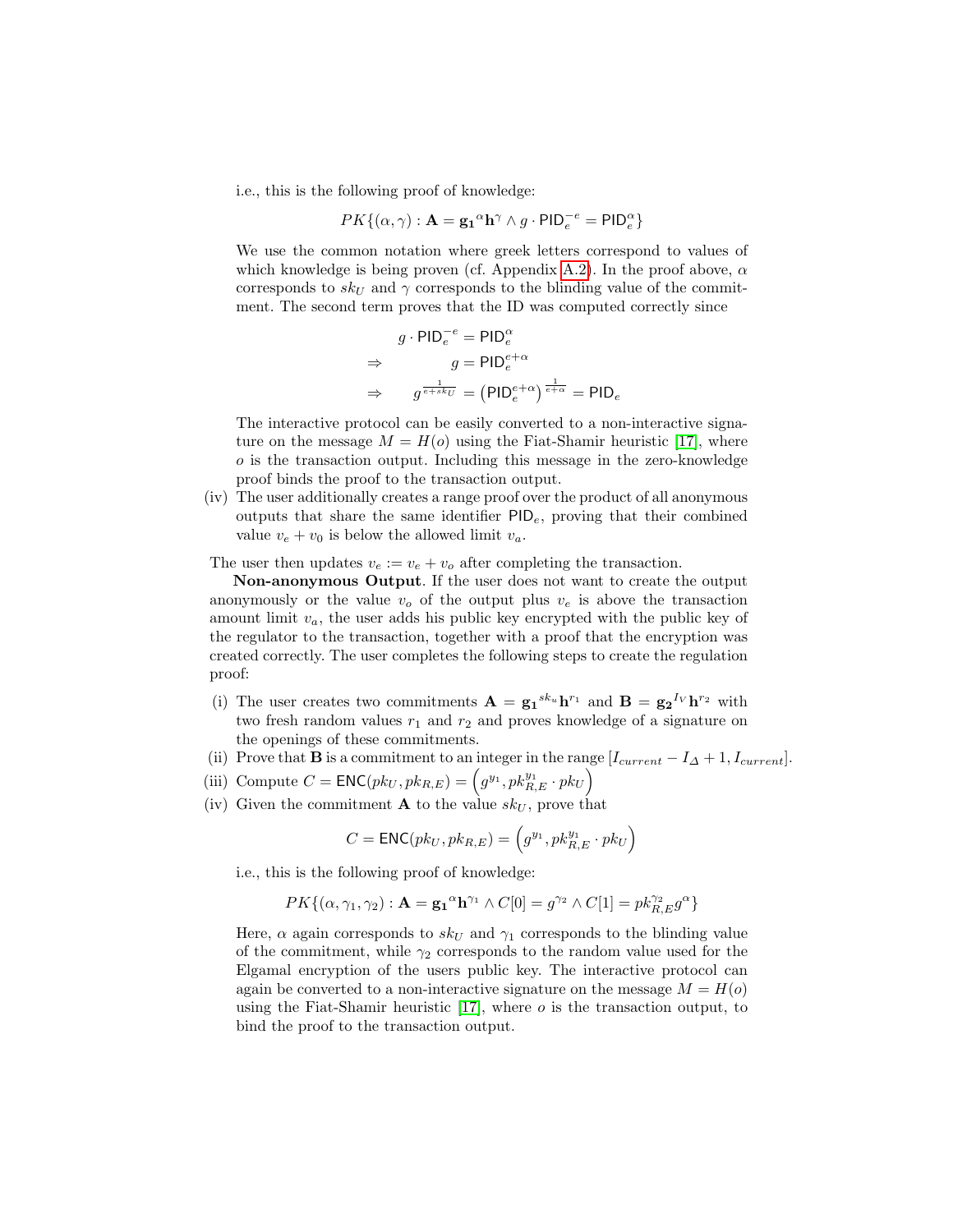#### 3.5 Transaction Verification

The validators work in rounds and verify every received transaction. A transaction is correct, if

- (i) all inputs are unspent outputs of previous transactions,
- (ii) the range proofs for all outputs are correct,
- (iii) the zero-knowledge proof for excess outputs is correct, and
- (iv) the total amount of transaction inputs matches the outputs:  $\Pi_{i=1}^n \ln_i = g^{r \Delta}$ .  $\mathsf{Ex}_0 \cdot \Pi_{i=1}^{k+m}$ Out $_i$

In addition to verifying the correctness of the transaction itself, the validators verify the regulation proofs. First, the validators verify the randomized certificate, i.e., they verify the signature on the provided commitments and check if the range proof for  $I_V$  is correct. If the verification fails, the transaction is discarded.

Otherwise, for anonymous transaction outputs, the validators verify that  $PID<sub>e</sub>$  has been computed correctly and that the proof is bound to the associated output. If this check succeeds, they compute the product of all outputs from epoch  $e$  that share the pseudorandom identifier  $\text{PID}_e$  and check if the provided range proof holds for this product. If this is the case, the total associated value is below the allowed limit and the transaction can be included in the next block. Otherwise, the transaction is discarded.

For non-anonymous transaction outputs, the validators verify the corresponding regulation proof, i.e., that the public key of the user has been encrypted correctly with the public encryption key of the regulator and that this proof is bound to the associated transaction output. If these verifications are successful, the validators include the transaction in the next block and forward the output and the proof to the regulator, otherwise the transaction is discarded.

When the regulator receives transaction outputs with their corresponding proofs, he can decrypt the encrypted public key which serves as identifier for the user. The regulator also checks the proofs to ensure that the output was indeed created by the owner of the corresponding public key. Since the regulator knows the real-world identities associated with each public key, he can then take action as required.

In Appendix [B,](#page-20-0) we provide details on how transactions in a block can be mixed by the validators, how blocks can be structured and on how the issuer can create and destroy currency.

#### <span id="page-9-0"></span>4 Security Analysis

In this section, we provide an informal security analysis of PRCash. We first discuss the integrity guarantees of the system. Then we discuss the provided privacy properties, in particular, how our modifications of Mimblewimble [\[11\]](#page-15-10) (which provides value and identity hiding, but not full unlinkability) and the added regulation impact privacy.

Payment authorization. We first consider an attacker that tries to spend an output belonging to another user without the knowledge of the corresponding blinding factor. We show in Appendix [B.2](#page-22-0) that if an adversary capable of such an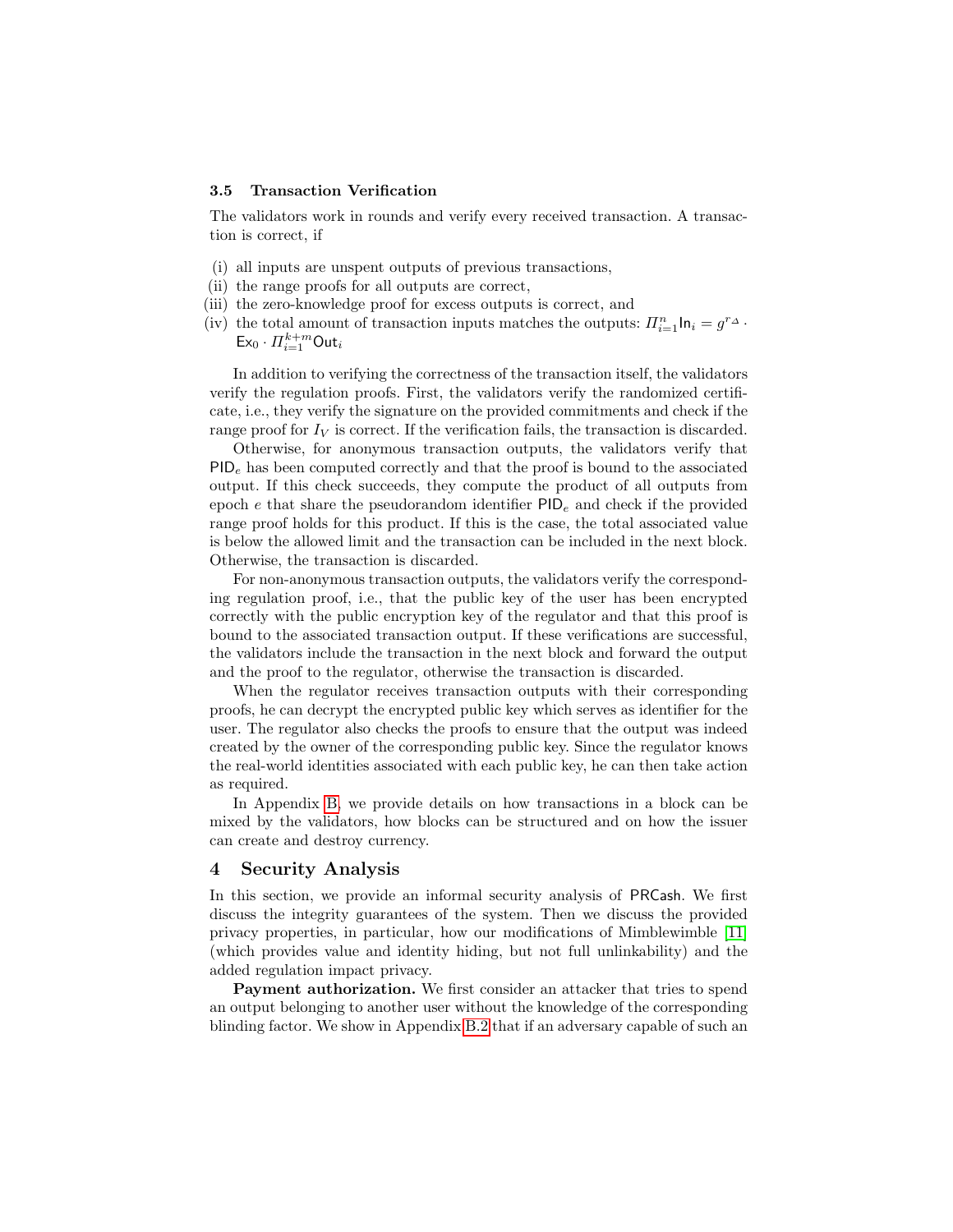attack exists, our assumptions are violated, namely either the discrete logarithm problem can be solved efficiently in the used group or the adversary knows the discrete logarithm of h to base g, where g and h are the generators used for the commitments. The intuition behind this is that, to create a valid transaction, the outputs require range proofs for which knowledge of the blinding factor is needed and the outputs have to be chosen such that their product is equal to that of the inputs.

Double-spending protection. During each round, each non-compromised validator discards transactions with previously used or otherwise invalid inputs (cf. Section [3.5\)](#page-8-0), and then all validators run a Byzantine fault tolerant consensus protocol. Thus, compromised validators cannot produce a block that would contain conflicting transactions and will be accepted by the network.

Creation of money. Only the issuer can create new money. Creation of money using normal transactions is prevented as the validators verify (i) the range proofs of all outputs for overflow and (ii) that the sum of inputs values matches the sum of output values, and only include compliant transactions in the next block. The underlying consensus protocol guarantees that each block contains only compliant transactions.

Regulation enforcement. The security of our regulation system relies on the security of the underlying zero-knowledge proofs and the pseudorandom function. The pseudorandom function (cf. Appendix [A.1\)](#page-18-2) is secure under the decisional Diffie-Hellman inversion assumption (DDHI). The zero-knowledge proofs rely on the hardness of the discrete logarithm problem (which is implied by DDHI) and they are secure as non-interactive proofs in the random oracle model using the Fiat-Shamir heuristic [\[17,](#page-15-16)[18\]](#page-15-17).

Privacy towards third parties. Transaction values are completely hidden and can therefore not leak any information about a transaction. Additionally, all transactions are mixed by the validators, and since the delta outputs of all transactions are summed up (cf. Section [3.3\)](#page-6-0) and not published individually, it becomes impossible for third parties examining the ledger to determine which outputs belong to which inputs, even for a merchant receiving a transaction. **PRCash** therefore provides k-anonymity [\[19\]](#page-16-0) against third parties, where  $k$  is the number of transactions in a block. For example, even if an adversary knows that Alice payed Bob in a transaction with output  $Out_1$  contained in a block with 500 transaction inputs, he can only guess Alice' input with probability of at most  $\frac{1}{500}$ . If more privacy is desired, blocks can be made larger and validators could even add dummy transactions (with a tradeoff in efficiency).

Privacy between users. As the payer finalizes the transaction, the recipient only sees his own outputs, i.e. he is in the same position as the third party entity with partial information as described above. The payer additionally sees output commitments from the recipient which allows him to see when the output is spent. However, once the output has been used, no more information is leaked to the user.

Privacy towards validators. Recall that we assume the standard trust model for permissioned consensus where up to one third of the validators may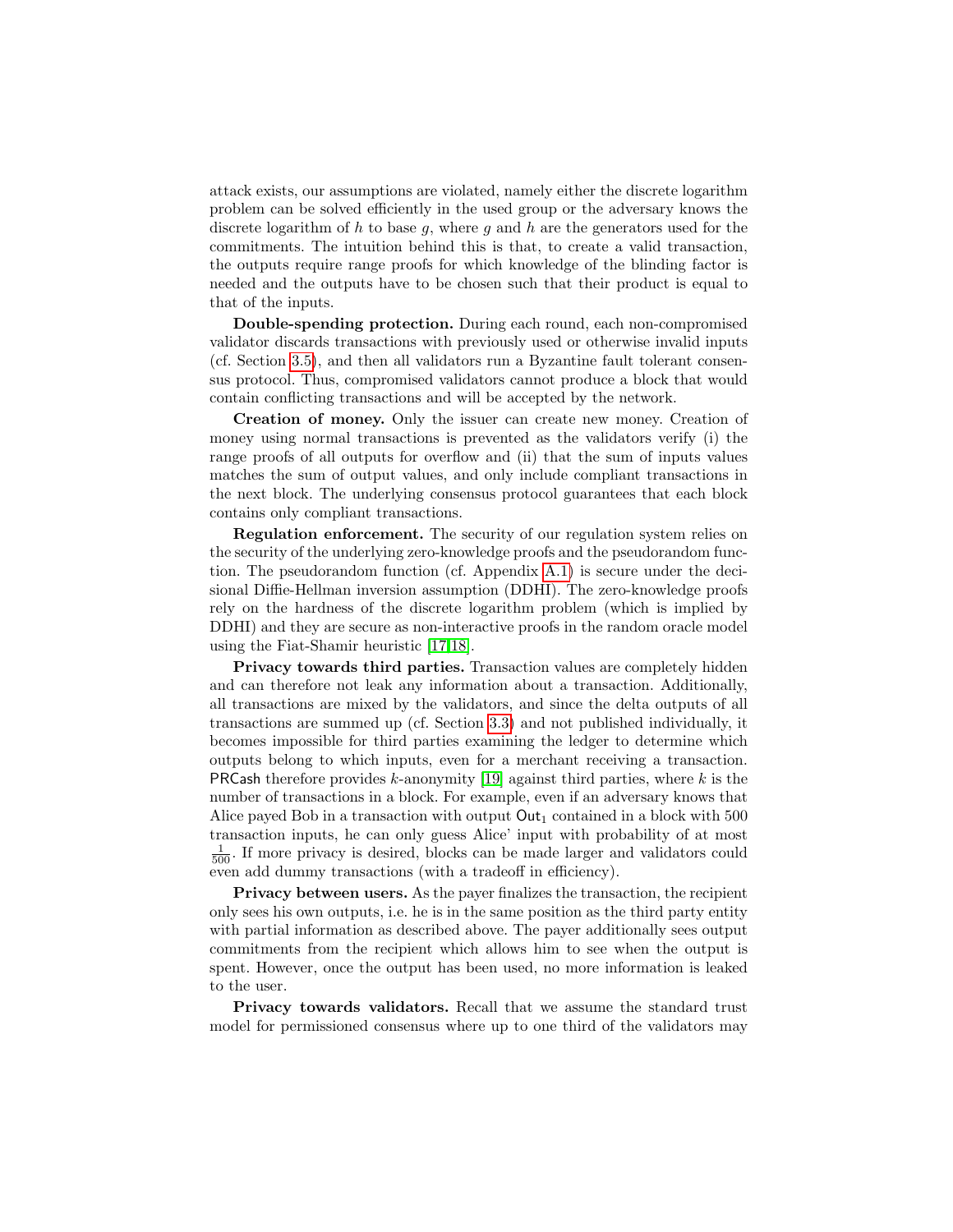be malicious or get compromised by the adversary. Malicious validators do not learn transaction amounts or user identities, as our transactions are based on cryptographic commitments. Malicious validators can link transaction inputs to the corresponding outputs for all the transactions that they receive, but they cannot link inputs to their outputs for transactions that are mixed by other validators. Additionally, malicious validators are able to link multiple outputs from the same epoch that share the same pseudorandom ID. Therefore our solution does not provide full unlinkability towards validators. If combined with additional out-of-band information, this could potentially lead to some loss of privacy towards validators. The expected number of outputs sharing the same PID can be controlled by adjusting the length of the epoch (shorter epochs means fewer transactions with the same PID). Transaction linking can be addressed by using third party mixing services.

# <span id="page-11-0"></span>5 Evaluation

We implemented a prototype of PRCash to evaluate its performance. In this section, we describe our implementation, transaction verification models, verification overhead, and overall performance in terms of throughput and latency. We concentrate on performance in terms of verification time as opposed to proof generation time here, since verification is the limiting factor in our system. Note, however, that proof generations times are similar to verification times for all proofs, i.e. transactions can be created efficiently, even on devices with restricted performance such as mobile phones. On a standard PC, creation of a typical transaction takes less than 0.1 seconds.

#### 5.1 Implementation

We implemented a prototype that covers the generation and verification of transactions, including regulation proofs. Our implementation uses the randomizable signature from Pointcheval and Sanders [\[20\]](#page-16-1) for the generation of certificates. Other signatures with efficient protocols, such as CL-Signatures [\[21,](#page-16-2)[22\]](#page-16-3), could be used as well. We use the RELIC toolkit [\[23\]](#page-16-4) for the elliptic curve and bilinear map operations. Our implementation makes use of the 256-bit elliptic curve BN-P256 as the base curve of a type-3 pairing that we use for the randomizable signatures. Our range proofs use commitments to digits in base 4 (cf. Appendix [A.3\)](#page-18-3) as this is in practice the most efficient base for the size and computation of bit-commitment based proofs. Size and computation required for the proofs could be optimized using bulletproofs from Bünz et al. [\[24\]](#page-16-5).

#### 5.2 Verification Models

The throughput and latency of PRCash depends on the used transaction verification model. For our evaluation, we consider the following two verification models, to give examples of performance under different assumptions and requirements.

VM1: Full replication. In this model, all validators verify all transactions, including the regulation proofs, and consensus is needed on the validity of all transactions and proofs. This model guarantees transaction correctness,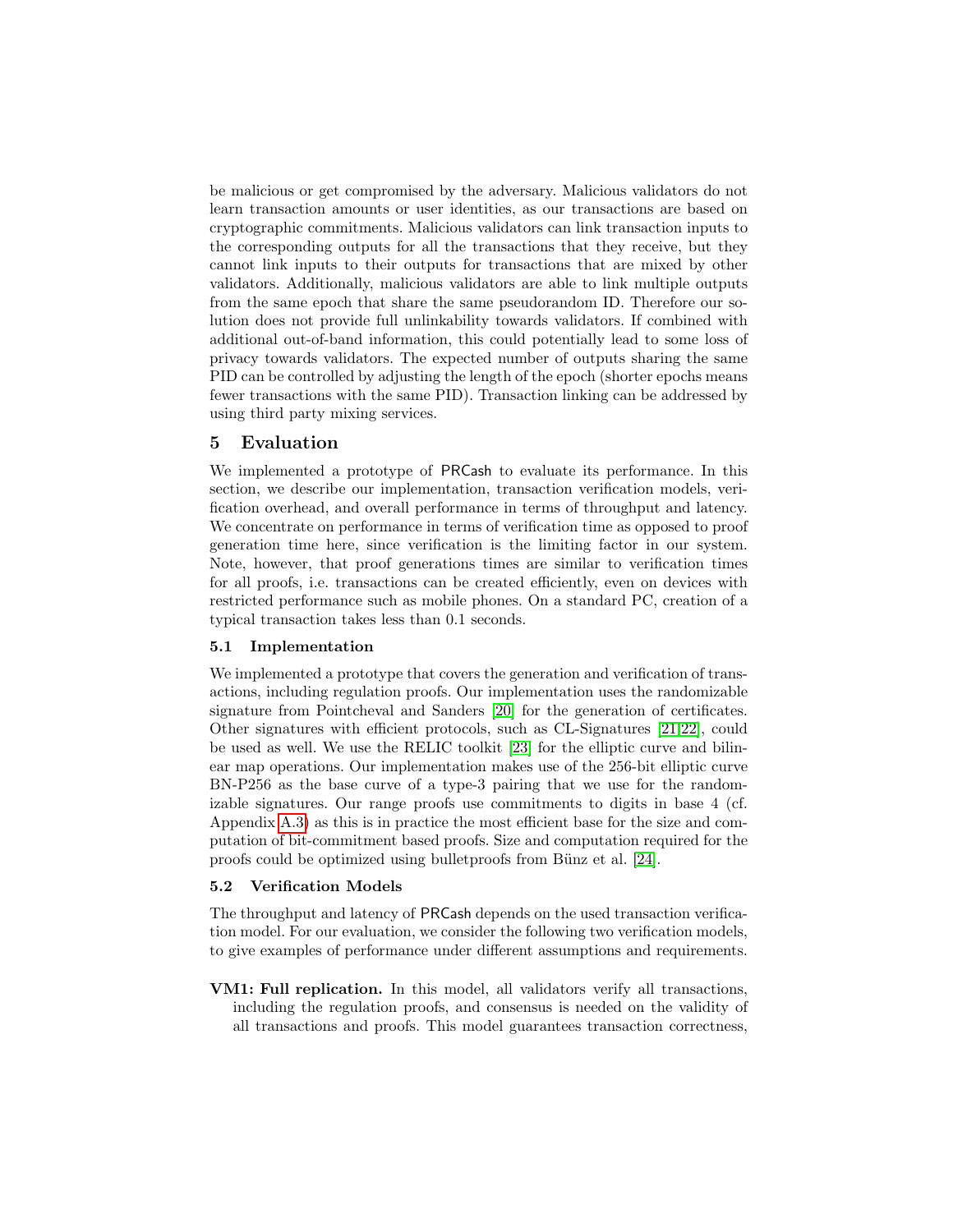double-spending protection, and enforcement regulation at all times, assuming our standard permissioned consensus trust model (at most one third malicious or compromised validators).

VM2: Partitioned regulation, replicated verification. In this model, all validators verify correctness of all transactions including their range proofs, but excluding the regulation proofs. Verification of regulation proofs is instead partitioned evenly among the validators. If one validator attests to the validity of a regulation proof, it is accepted by the other validators. If a validator gets compromised, users can transact anonymously above the regulatory limit. This model may be used, if it is acceptable to lose the ability to enforce regulation momentarily. Transaction correctness (i.e., no new money is created and no double-spending occurs) is guaranteed regardless of the compromise. This model may be suitable, if e.g. regulation is delegated to commercial banks that act as validators and check the regulation proofs for their customers.

#### 5.3 Transaction Verification Overhead

We measured the verification overhead (shown in Table [1\)](#page-13-1), averaged over 1000 runs on a single core of an Intel Core i7-4770 CPU, for the following proof types:

- ZKPoK of discrete log. This is a zero-knowledge proof of knowledge (ZKPoK) of the discrete logarithm and is required to verify that an excess output has no value attached.
- PIDProof. This is the proof that the pseudo-random ID was constructed correctly, i.e., the user who created the proof is in possession of a valid certificate on his key and that the PID was derived correctly from this key. Depending on the number of epochs for which the signature is valid, the computation time differs, due to the included range proof. In Table [1,](#page-13-1) the measurements for epoch ranges between  $2^6$  and  $2^{10}$  are shown.
- EncIDProof. This is the proof that the user who created the proof is in possession of a valid certificate on his key and that his corresponding public key was correctly encrypted with the public key of the regulator. Again, the verification time differs depending on the number of epochs for which the certificate is valid.
- **RangeProof.** The range proof by itself is used to show that an output is in the correct range, which is necessary to show that no overflow occurs, and to prove that the sum of anonymous outputs with the same PID are below the allowed threshold. The size and verification time of the range proof depend on the size of the range. For example, with a granularity of cents, a range of 2 <sup>32</sup> would allow transaction outputs of up to 43 million dollars.

Most commonly, transactions will have one value-transferring output, one change output, one or more inputs, plus an excess and a delta output. Since inputs do not require range proofs, and the time required to compute the commitment to the sum of their values is negligible compared to the proof verification time, we can estimate the time required to validate a standard transaction independently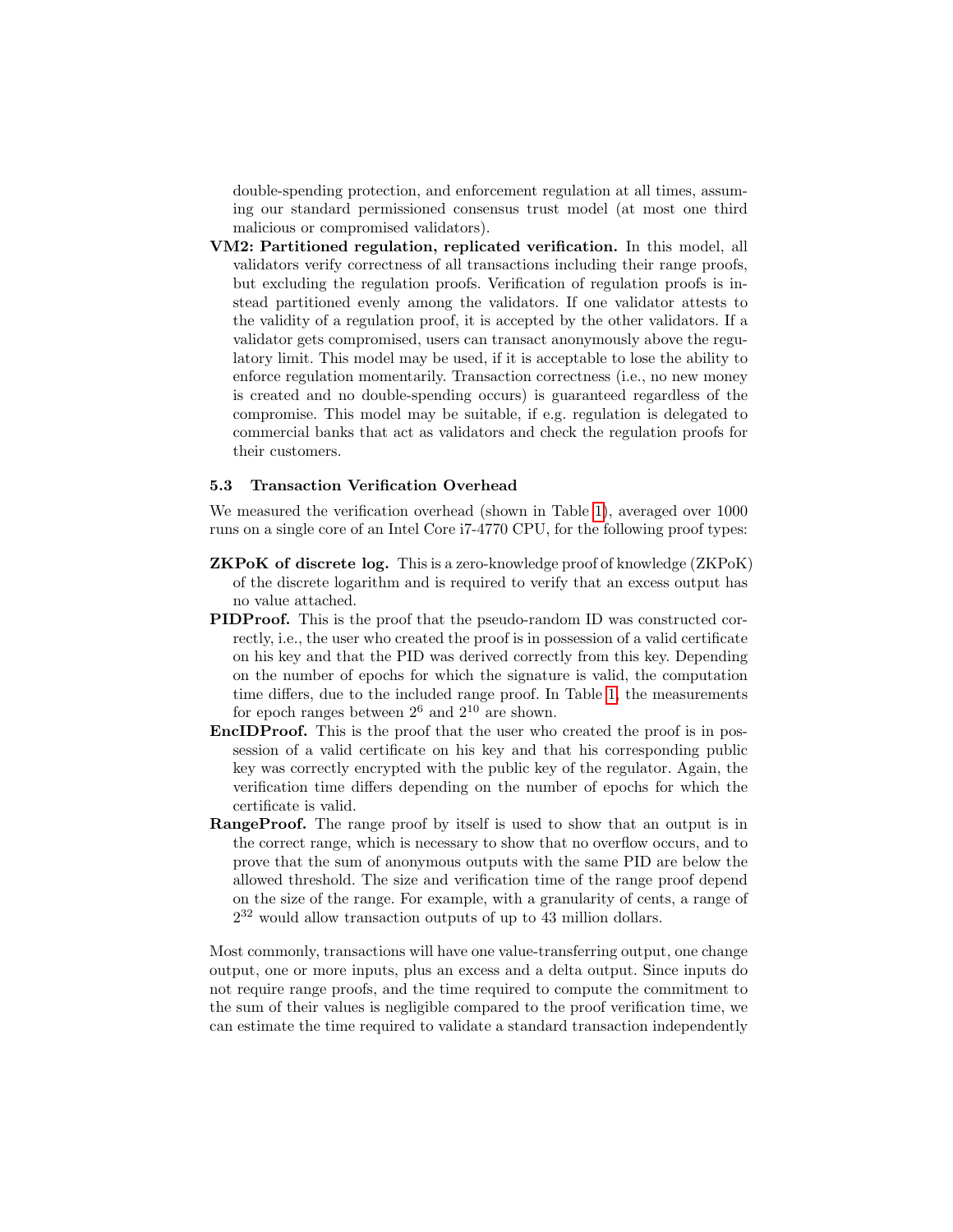<span id="page-13-1"></span>Table 1. The average time for proof verification for different proof types and their sizes.

| <b>Proof Type</b>                    |         | Time [s] Size [bytes] |
|--------------------------------------|---------|-----------------------|
| ZKPoK of discrete log (DLProof)      | 0.00038 | 64                    |
| PIDProof (epoch range $= 2^b$ )      | 0.01067 | 1033                  |
| PIDProof (epoch range $= 2^8$ )      | 0.01235 | 1226                  |
| PIDProof (epoch range $= 2^{10}$ )   | 0.01404 | 1419                  |
| EncIDProof (epoch range $= 2^6$ )    | 0.01115 | 968                   |
| EncIDProof (epoch range $= 2^8$ )    | 0.01284 | 1161                  |
| EncIDProof (epoch range $= 2^{10}$ ) | 0.01452 | 1354                  |
| RangeProof (range $= 2^8$ )          | 0.00665 | 722                   |
| RangeProof (range $= 2^{16}$ )       | 0.01345 | 1544                  |
| RangeProof (range $= 2^{20}$ )       | 0.01678 | 1930                  |
| RangeProof (range $= 2^{32}$ )       | 0.02722 | 3088                  |

of the number of inputs. In the case of a transaction with two anonymous outputs (different PIDs each), a full verification of the transaction requires verifying one ZKPoK of a discrete logarithm, two PID proofs, and four range proofs (one for each individual output and one per PID).

Since the maximum amount for anonymous transactions is limited, one can use a smaller range proof than for non-anonymous transactions. For example, the US requires reporting for transactions above \$10,000 [\[15\]](#page-15-14). An equivalent regulatory rule with a granularity of cents would approximately correspond to a range of  $2^{20}$ . Assuming a certificate validity of  $2^{10}$  epochs, this leads to a total verification time of 0.096 seconds.

For transactions with non-anonymous outputs, we can allow a much larger range (e.g.,  $2^{32}$ ), since in this case the goal is not to limit transaction size but to prevent overflows. Such a transaction requires two range proofs, giving, in the same setting as before, a verification time of 0.084 seconds. Combinations, where one output is anonymous and one is not, are, of course, also possible. Given this transaction verification overhead, within one second, roughly ten transactions can be fully verified on a single core. From this value we can in turn estimate the required computing resources to handle the expected transaction load.

In verification model VM1, each validator checks all transactions and proofs. To verify 1000 tps, each validator would require approximately 25 quad-core servers. In VM2, transactions and range proofs are verified by all validators to protect against overflows in outputs, but verification of regulation proofs can be partitioned across the validators. Assuming 16 validators, each of them would require 15 quad-core servers to process 1000 tps.

<span id="page-13-0"></span>In Appendix [C,](#page-25-2) we estimate figures for latency and throughput given a standard consensus protocol (PBFT [\[25\]](#page-16-6)) using measurements from Croman et al. [\[26\]](#page-16-7). The numbers show that using 16 validators, a throughput of 480 transactions per second can be achieved. Since the nodes in the experiment by Croman et al. were globally distributed and only had limited bandwidth, it is reasonable to assume that higher throughputs can be achieved in the setting we consider, if validators are geographically close and may even be connected through dedicated lines.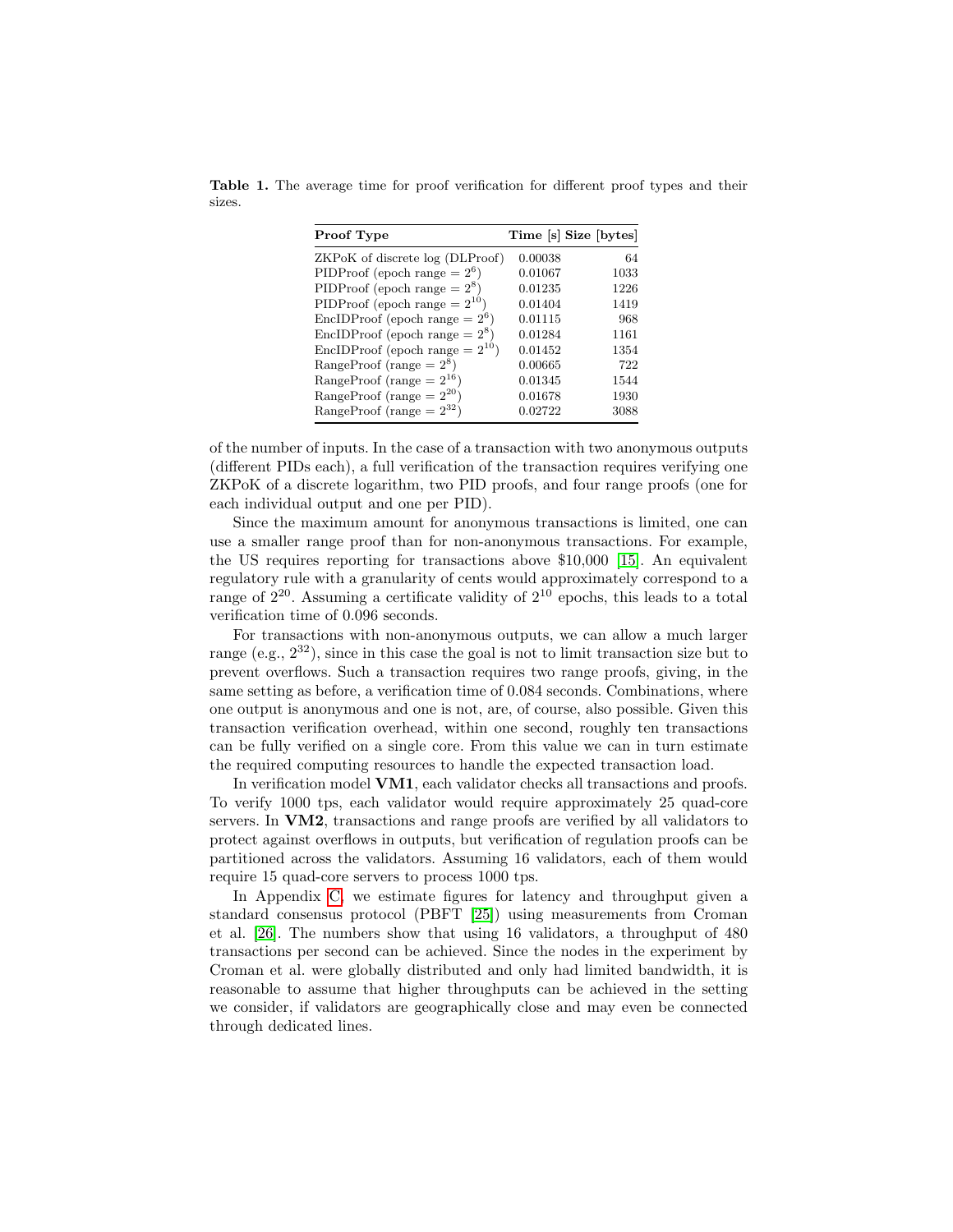# 6 Related Work

Regulation in coin-based currencies. Camenisch et al. introduced an e-cash system where a trusted authority can control the total amount of anonymously spent money [\[14\]](#page-15-13). We use similar zero-knowledge proof techniques for PRCash. However, these two solutions have noteworthy differences. In their scheme, it suffices to limit the number of transactions, since the system is coin-based, i.e., the number of spent coins is equal to the amount. In our solution, we also need to take into account the values of the transactions, while keeping them secret. In a coin-based scheme, the size of the transaction and the computation required to verify the proofs grows with the transaction value. Additionally, such a system is not transferable and thus leaks the total amount received by the merchant to the bank once it is deposited. Partial value secrecy is possible when offline payments are allowed, but this option ensures only double-spending detection (no prevention). In comparison, PRCash provides better privacy, constant payment overhead, and more transparency.

Regulation in blockchain currencies. Zerocash [\[12\]](#page-15-11) is a sophisticated decentralized anonymous payment scheme that leverages a blockchain. Zerocash provides what is commonly considered the strongest level of anonymity, i.e., it hides transaction identities and values and makes transactions unlinkable. Garman et al. [\[13\]](#page-15-12) have proposed a solution for regulation for Zerocash payments. However, as with regular Zerocash transactions, while verification is efficient, transaction creation is prohibitively expensive in terms of computation, which makes it unusable for replacement of cash or card payments, where transaction should be finalized within seconds. Additionally, Zerocash-style transactions requires full nodes, as a client has to download the entire ledger and decrypt every transaction to determine whether it is the recipient of the transaction. These requirements make anonymous transactions unpractical for resource constrained devices and causes most participants to use unshielded transactions in practice (i.e. in Zcash [\[27\]](#page-16-8)), which decreases anonymity overall [\[28\]](#page-16-9).

Centrally-issued currencies. RSCoin [\[7\]](#page-15-6) is a centrally-issued cryptocurrency solution. The main technical contribution of their work is scalability of consensus, while the primary contribution of our work is a novel regulation mechanism that address the conflict between performance, privacy and regulation.

# <span id="page-14-0"></span>7 Conclusion

Despite more than three decades of research on digital currencies, their adoption as fiat money issued by a central bank has not become a reality. While the reasons for this may be numerous, and not always purely technical, a major obstacle for their adoption is the fact that such deployments have conflicting technical requirements. In this paper, we have presented PRCash that is the first blockchain currency with transactions that are fast, private and regulated at the same time.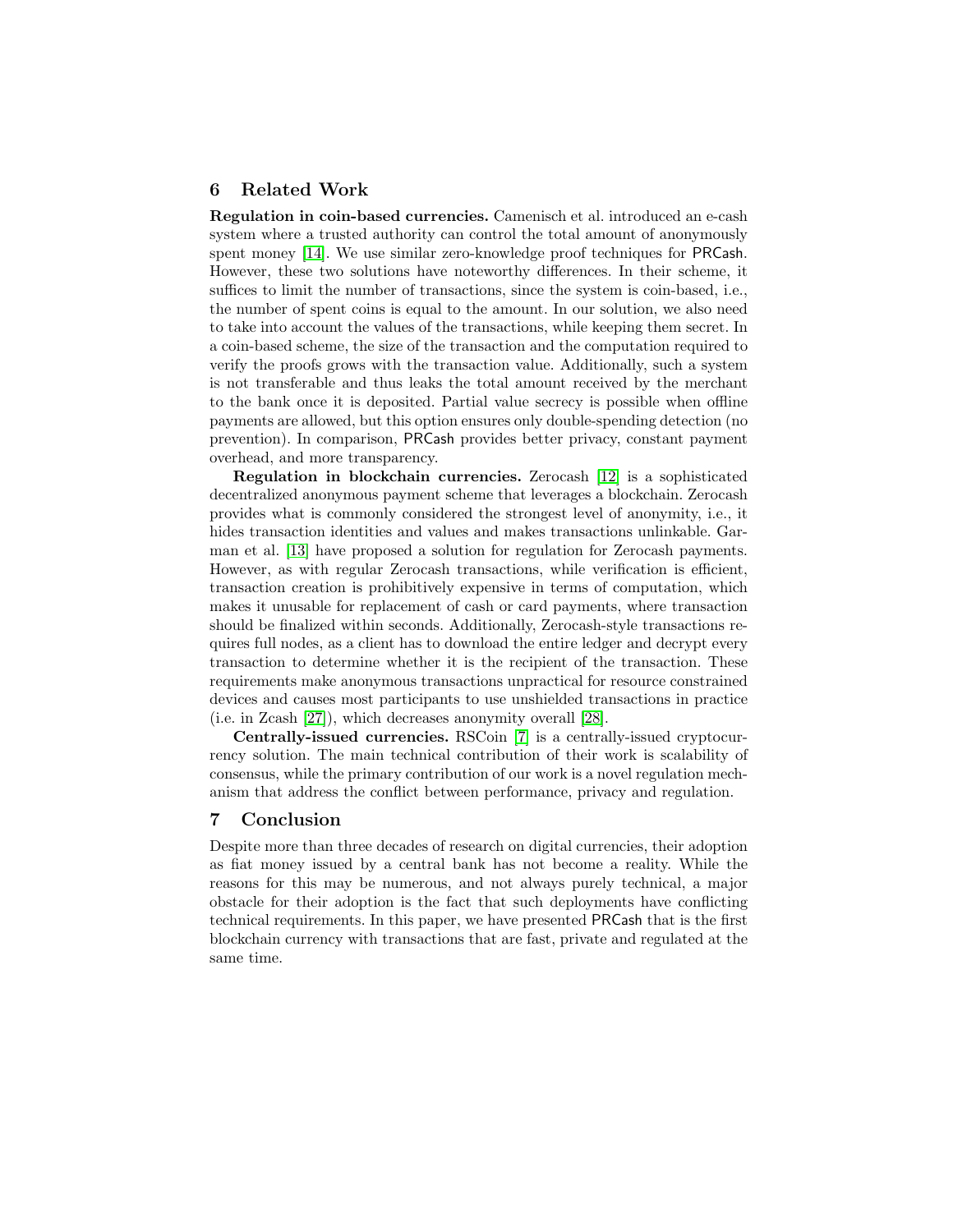## References

- <span id="page-15-0"></span>1. Satoshi Nakamoto. Bitcoin: A peer-to-peer electronic cash system. 2008.
- <span id="page-15-1"></span>2. Morten L Bech and Rodney Garratt. Central bank cryptocurrencies. 2017.
- <span id="page-15-2"></span>3. David Mills, Kathy Wang, Brendan Malone, Anjana Ravi, Jeff Marquardt, Clinton Chen, Anton Badev, Timothy Brezinski, Linda Fahy, Kimberley Liao, Vanessa Kargenian, Max Ellithorpe, Wendy Ng, and Maria Baird. Distributed ledger technology in payments, clearing, and settlement. Washington, 2016. Board of Governors of the Federal Reserve System. <https://doi.org/10.17016/FEDS.2016.095>.
- <span id="page-15-3"></span>4. Carolyn A. Wilkins. Fintech and the financial ecosystem: Evolution or revolution?, 2016. [http://www.bankofcanada.ca/wp-content/uploads/2016/06/](http://www.bankofcanada.ca/wp-content/uploads/2016/06/remarks-170616.pdf) [remarks-170616.pdf](http://www.bankofcanada.ca/wp-content/uploads/2016/06/remarks-170616.pdf).
- <span id="page-15-4"></span>5. Mas working with industry to apply distributed ledger technology in securities settlement and cross border payments, 2017. [http:](http://www.mas.gov.sg/News-and-Publications/Media-Releases/2017/MAS-working-with-industry-to-apply-Distributed-Ledger-Technology.aspx) [//www.mas.gov.sg/News-and-Publications/Media-Releases/2017/](http://www.mas.gov.sg/News-and-Publications/Media-Releases/2017/MAS-working-with-industry-to-apply-Distributed-Ledger-Technology.aspx) [MAS-working-with-industry-to-apply-Distributed-Ledger-Technology.](http://www.mas.gov.sg/News-and-Publications/Media-Releases/2017/MAS-working-with-industry-to-apply-Distributed-Ledger-Technology.aspx) [aspx](http://www.mas.gov.sg/News-and-Publications/Media-Releases/2017/MAS-working-with-industry-to-apply-Distributed-Ledger-Technology.aspx).
- <span id="page-15-5"></span>6. JP Koning. Fedcoin: a central bank-issued cryptocurrency. R3 Report, 15, 2016.
- <span id="page-15-6"></span>7. George Danezis and Sarah Meiklejohn. Centrally banked cryptocurrencies. In 23nd Annual Network and Distributed System Security Symposium, NDSS 2016, San Diego, California, USA, February 21-24, 2016, 2016.
- <span id="page-15-7"></span>8. Stefan Ingves. The e-krona and the payments of the future, 2018. [https://www.riksbank.se/globalassets/media/tal/engelska/ingves/2018/](https://www.riksbank.se/globalassets/media/tal/engelska/ingves/2018/the-e-krona-and-the-payments-of-the-future.pdf) [the-e-krona-and-the-payments-of-the-future.pdf](https://www.riksbank.se/globalassets/media/tal/engelska/ingves/2018/the-e-krona-and-the-payments-of-the-future.pdf).
- <span id="page-15-8"></span>9. Amanda Billner. Now there are plans for 'e-krona' in cash-shy sweden, 2018. [https://www.bloomberg.com/news/articles/2018-10-26/](https://www.bloomberg.com/news/articles/2018-10-26/riksbank-to-develop-pilot-electronic-currency-amid-cash-decline) [riksbank-to-develop-pilot-electronic-currency-amid-cash-decline](https://www.bloomberg.com/news/articles/2018-10-26/riksbank-to-develop-pilot-electronic-currency-amid-cash-decline).
- <span id="page-15-9"></span>10. Gregory Maxwell. Confidential transactions. [https://people.xiph.org/~greg/](https://people.xiph.org/~greg/confidential_values.txt) [confidential\\_values.txt](https://people.xiph.org/~greg/confidential_values.txt), 2015.
- <span id="page-15-10"></span>11. Tom Elvis Jedusor. Mimblewimble. [http://mimblewimble.org/mimblewimble.](http://mimblewimble.org/mimblewimble.txt) [txt](http://mimblewimble.org/mimblewimble.txt).
- <span id="page-15-11"></span>12. Eli Ben Sasson, Alessandro Chiesa, Christina Garman, Matthew Green, Ian Miers, Eran Tromer, and Madars Virza. Zerocash: Decentralized anonymous payments from bitcoin. In Security and Privacy (SP), 2014 IEEE Symposium on, pages 459–474. IEEE, 2014.
- <span id="page-15-12"></span>13. Christina Garman, Matthew Green, and Ian Miers. Accountable privacy for decentralized anonymous payments. In International Conference on Financial Cryptography and Data Security, pages 81–98. Springer, 2016.
- <span id="page-15-13"></span>14. Jan Camenisch, Susan Hohenberger, and Anna Lysyanskaya. Balancing accountability and privacy using e-cash. In International Conference on Security and Cryptography for Networks, pages 141–155. Springer, 2006.
- <span id="page-15-14"></span>15. 31 CFR 1010.330 - Reports relating to currency in excess of \$10,000 received in a trade or business. <https://www.law.cornell.edu/cfr/text/31/1010.330>, 2012.
- <span id="page-15-15"></span>16. Torben Pryds Pedersen. Non-interactive and information-theoretic secure verifiable secret sharing. In Advances in Cryptology — CRYPTO '91, pages 129–140, Berlin, Heidelberg, 1992. Springer Berlin Heidelberg.
- <span id="page-15-16"></span>17. Amos Fiat and Adi Shamir. How To Prove Yourself: Practical Solutions to Identification and Signature Problems, pages 186–194. Springer Berlin Heidelberg, Berlin, Heidelberg, 1987.
- <span id="page-15-17"></span>18. David Pointcheval and Jacques Stern. Security proofs for signature schemes. In Eurocrypt, volume 96, pages 387–398. Springer, 1996.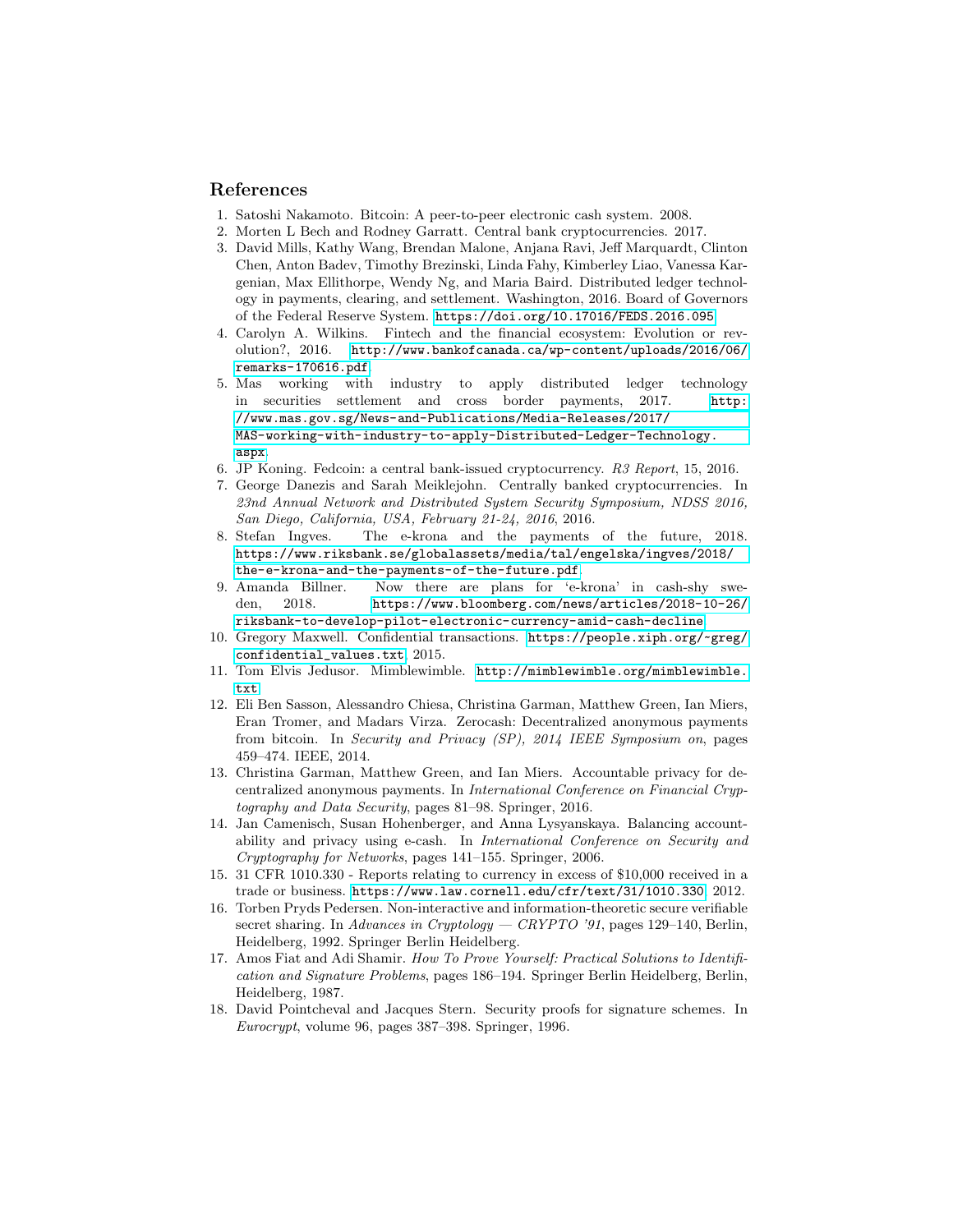- <span id="page-16-0"></span>19. Pierangela Samarati and Latanya Sweeney. Protecting privacy when disclosing information: k-anonymity and its enforcement through generalization and suppression. Technical report, Technical report, SRI International, 1998.
- <span id="page-16-1"></span>20. David Pointcheval and Olivier Sanders. Short randomizable signatures. In Cryptographers' Track at the RSA Conference, pages 111–126. Springer, 2016.
- <span id="page-16-2"></span>21. Jan Camenisch and Anna Lysyanskaya. A Signature Scheme with Efficient Protocols, pages 268–289. Springer Berlin Heidelberg, Berlin, Heidelberg, 2003.
- <span id="page-16-3"></span>22. Jan Camenisch and Anna Lysyanskaya. Signature Schemes and Anonymous Credentials from Bilinear Maps, pages 56–72. Springer Berlin Heidelberg, Berlin, Heidelberg, 2004.
- <span id="page-16-4"></span>23. D. F. Aranha and C. P. L. Gouvêa. RELIC is an Efficient LIbrary for Cryptography. <https://github.com/relic-toolkit/relic>.
- <span id="page-16-5"></span>24. Benedikt Bünz, Jonathan Bootle, Dan Boneh, Andrew Poelstra, Pieter Wuille, and Greg Maxwell. Bulletproofs: Efficient range proofs for confidential transactions. Technical report, Cryptology ePrint Archive, Report 2017/1066, 2017. https://eprint. iacr. org/2017/1066, 2017.
- <span id="page-16-6"></span>25. Miguel Castro and Barbara Liskov. Practical byzantine fault tolerance. In Proceedings of the Third Symposium on Operating Systems Design and Implementation, OSDI '99, pages 173–186, Berkeley, CA, USA, 1999. USENIX Association.
- <span id="page-16-7"></span>26. Kyle Croman, Christian Decker, Ittay Eyal, Adem Efe Gencer, Ari Juels, Ahmed Kosba, Andrew Miller, Prateek Saxena, Elaine Shi, Emin Gün Sirer, et al. On scaling decentralized blockchains. In *International Conference on Financial Cryp*tography and Data Security, pages 106–125. Springer, 2016.
- <span id="page-16-8"></span>27. Zcash. <https://z.cash/>.
- <span id="page-16-9"></span>28. George Kappos, Haaroon Yousaf, Mary Maller, and Sarah Meiklejohn. An empirical analysis of anonymity in zcash. In 27th USENIX Security Symposium (USENIX Security 18), pages 463–477, Baltimore, MD, 2018. USENIX Association.
- <span id="page-16-10"></span>29. Yevgeniy Dodis and Aleksandr Yampolskiy. A Verifiable Random Function with Short Proofs and Keys, pages 416–431. Springer Berlin Heidelberg, Berlin, Heidelberg, 2005.
- <span id="page-16-11"></span>30. Uriel Feige, Amos Fiat, and Adi Shamir. Zero-knowledge proofs of identity. Journal of cryptology, 1(2):77–94, 1988.
- <span id="page-16-12"></span>31. C. P. Schnorr. Efficient signature generation by smart cards. Journal of Cryptology, 4(3):161–174, 1991.
- <span id="page-16-13"></span>32. Ueli M Maurer. Unifying zero-knowledge proofs of knowledge. AFRICACRYPT, 9:272–286, 2009.
- <span id="page-16-14"></span>33. Jan Camenisch and Markus Stadler. Efficient group signature schemes for large groups, pages 410–424. Springer Berlin Heidelberg, Berlin, Heidelberg, 1997.
- <span id="page-16-15"></span>34. Jan Camenisch, Rafik Chaabouni, et al. Efficient protocols for set membership and range proofs. In International Conference on the Theory and Application of Cryptology and Information Security, pages 234–252. Springer, 2008.
- <span id="page-16-16"></span>35. Fabrice Boudot. Efficient proofs that a committed number lies in an interval. In Advances in Cryptology—EUROCRYPT 2000, pages 431–444. Springer, 2000.
- <span id="page-16-17"></span>36. Wenbo Mao. Guaranteed correct sharing of integer factorization with off-line shareholders. In Public Key Cryptography, pages 60–71. Springer, 1998.
- <span id="page-16-18"></span>37. T. Elgamal. A public key cryptosystem and a signature scheme based on discrete logarithms. IEEE Transactions on Information Theory, 31(4):469–472, Jul 1985.
- <span id="page-16-19"></span>38. Torben Pryds Pedersen. A threshold cryptosystem without a trusted party. In Workshop on the Theory and Application of of Cryptographic Techniques, pages 522–526. Springer, 1991.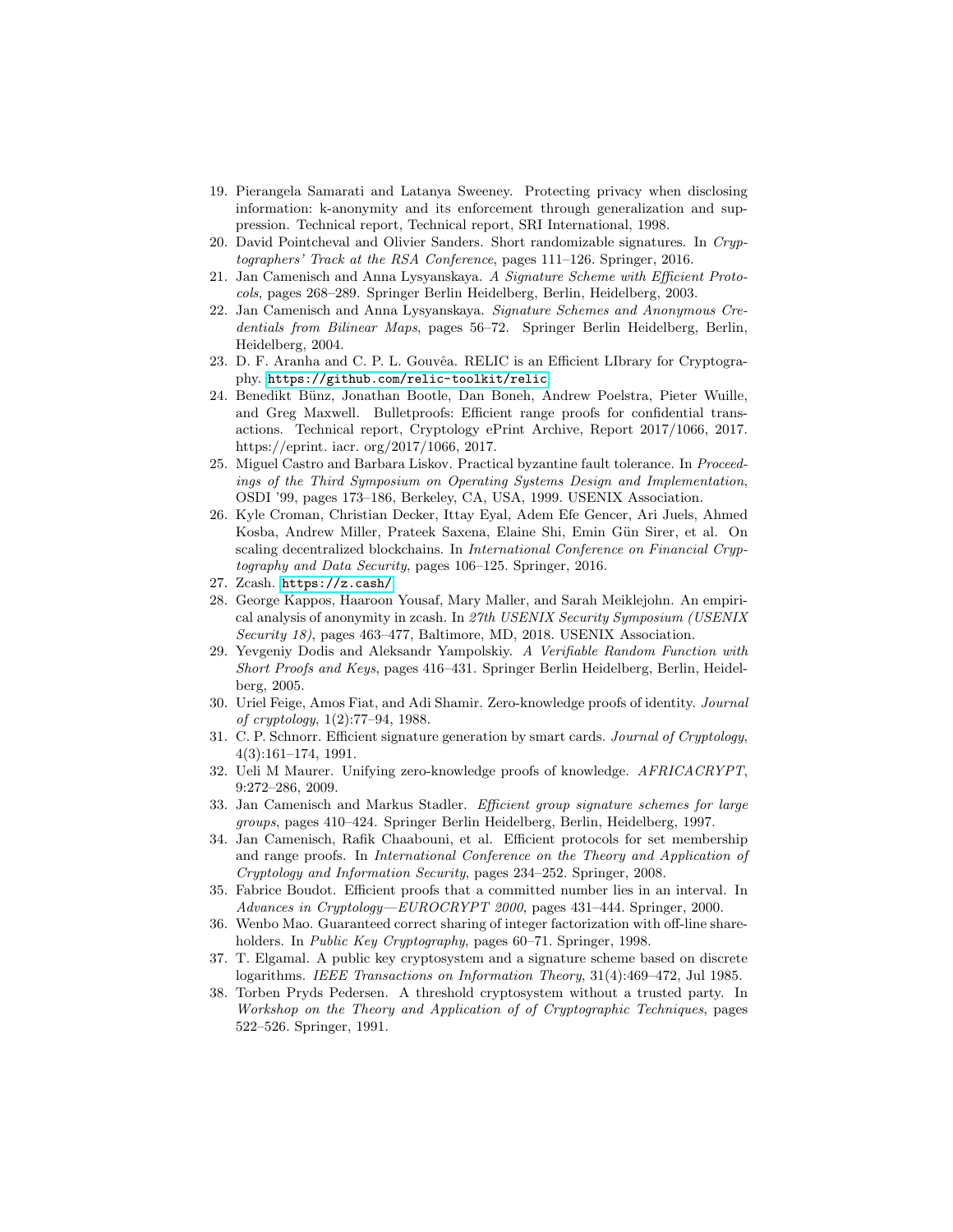<span id="page-17-0"></span>39. Yvo Desmedt and Yair Frankel. Threshold cryptosystems. In Advances in Cryptology — CRYPTO' 89 Proceedings, pages 307–315, New York, NY, 1990. Springer New York.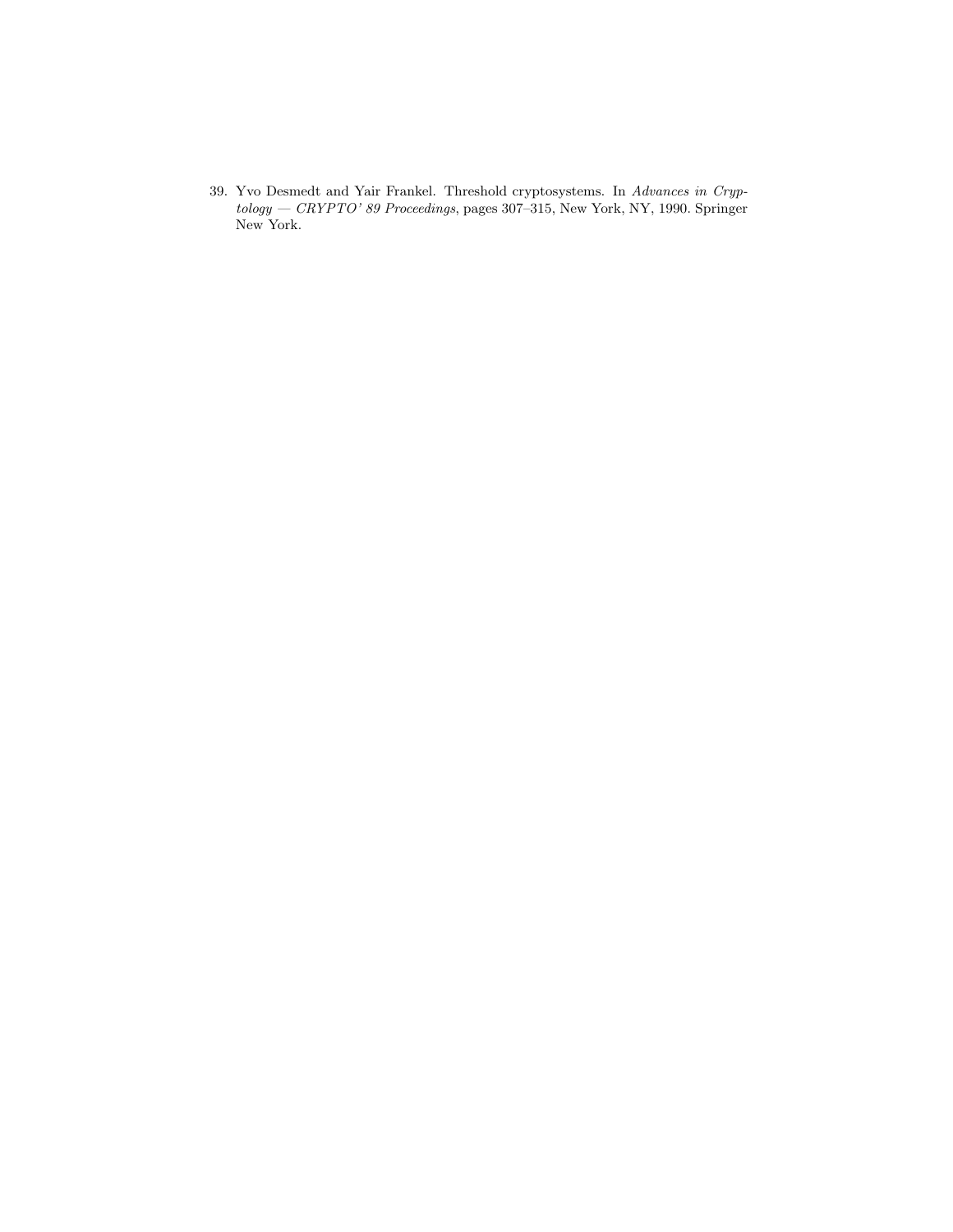# <span id="page-18-0"></span>A Background

In this appendix, we provide background information on the cryptographic primitives that we use as building blocks for our currency.

## <span id="page-18-2"></span>A.1 Dodis-Yampolskiy Pseudorandom Functions

Dodis and Yampolskiy introduced a pseudorandom function [\[29\]](#page-16-10) which, for a secret key sk and a generator q of a group  $G$  is defined as

$$
f_{sk}(x) = g^{1/(x+sk)}
$$

This construction is secure if the Decisional Diffie-Hellman Inversion assumption holds in group G.

## <span id="page-18-1"></span>A.2 Zero-Knowledge Proofs of Knowledge

A zero-knowledge proof of knowledge (ZKPOK) [\[30\]](#page-16-11) allows one party (the prover) to prove to another party (the verifier) that a certain statement is true, without revealing any other information. Well-known techniques for proving knowledge of a discrete logarithm in zero-knowledge exist, such as [\[31,](#page-16-12)[32\]](#page-16-13). We use the notation introduced in [\[33\]](#page-16-14) for proofs of knowledge. For example

$$
PK\{(\alpha,\beta): x = g_1^{\alpha}h^{\beta} \wedge y = g_2^{\alpha}\}\
$$

is a zero-knowledge proof of integers  $\alpha$  and  $\beta$ , s.t.  $x = g_1^{\alpha} h^{\beta}$  and  $y = g_2^{\alpha}$ where  $g_1, h, x$  are elements of a group  $G_1 = \langle g_1 \rangle = \langle h \rangle$  and  $g_2, y$  are elements of a group  $G_2 = \langle g_2 \rangle$ . In this notation, the values of which knowledge is proven are denoted by greek letters and all other values are known to the verifier. Using the Fiat-Shamir heuristic [\[17\]](#page-15-16), such proofs can be converted to non-interactive proofs of knowledge.

## <span id="page-18-3"></span>A.3 Range Proofs

A range proof [\[34](#page-16-15)[,35\]](#page-16-16) is a specific type of zero knowledge proof that allows to prove to a verifier that a committed value lies within a given range. A simple range proof can consist of proving that the committed value is one of the values in the interval, e.g., to prove that a commitment C is a commitment  $g^r h^x$  where  $x \in [0, 7]$  and r is a random blinding factor, one can prove this with the following proof of knowledge:

$$
PK\{(\alpha): C = g^{\alpha} \vee C \cdot h^{-1} = g^{\alpha} \vee C \cdot h^{-2} = g^{\alpha} \vee \cdots \vee C \cdot h^{-7} = g^{\alpha}\}
$$

Clearly, this becomes inefficient with larger ranges. Instead one can decompose the value into multiple commitments to the powers of two (bit commitments), for example, such that the product of these commitments is equal to the original commitment. It then suffices to prove for every commitment that it either commits to zero or the correct power of two [\[36\]](#page-16-17). The proof above then becomes the following proof by splitting the commitment into three commitments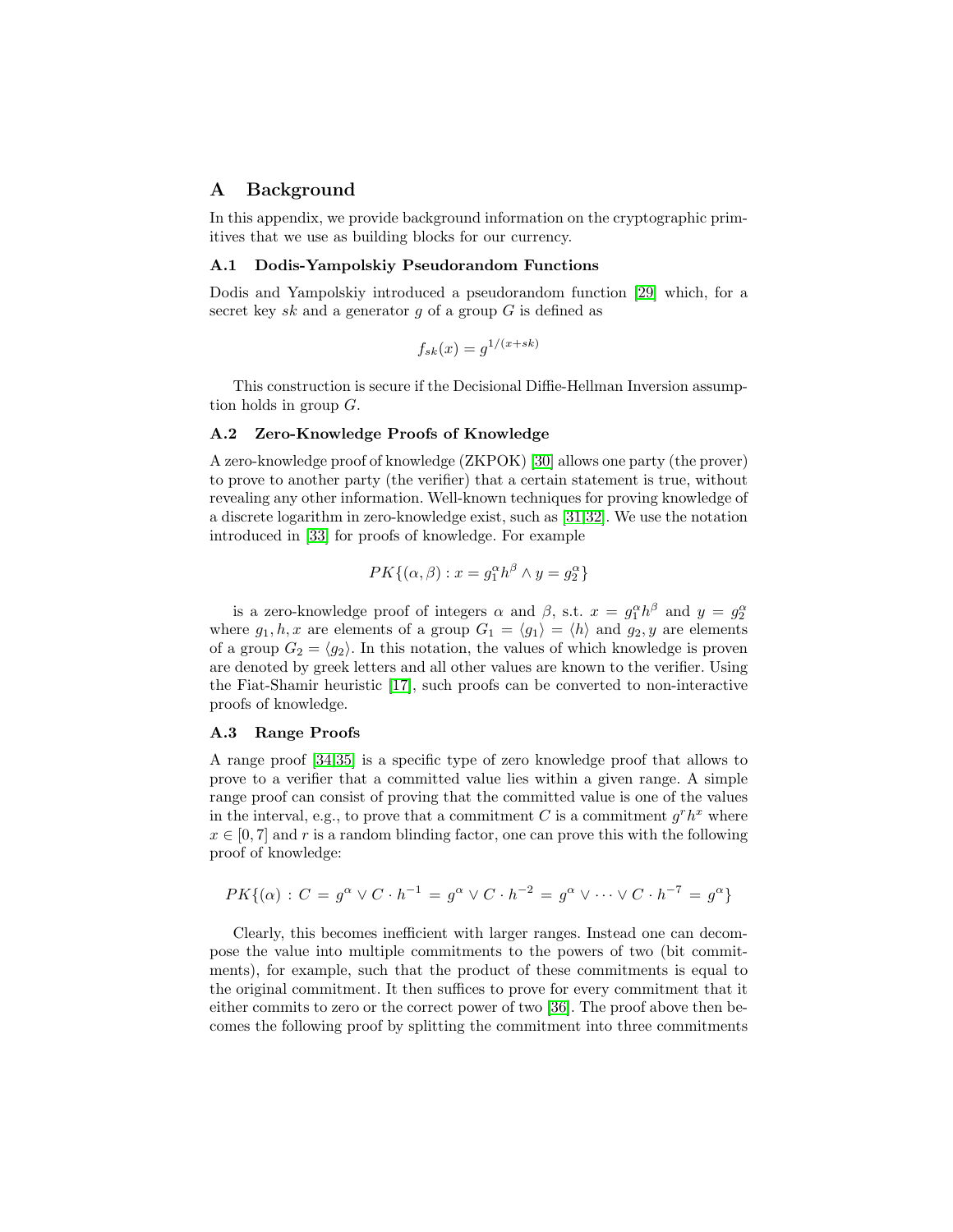<span id="page-19-2"></span>

Fig. 2. Blockchain compression. Given a set of unspent transaction outputs (UTXOs) the blockchain can be easily compressed when adding new blocks (here  $B_k, B_{k+1}, B_{k+2}$ . All inputs of the new blocks are removed from and new outputs are added the UTXO set. The inputs and outputs can then be removed from the individual blocks, thus compressing the chain.

 $C_0, C_1, C_2$ :

$$
PK\{(\alpha, \beta, \gamma) : (C_0 = g^{\alpha} \lor C_0 \cdot h^{-1} = g^{\alpha})
$$

$$
\land (C_1 = g^{\beta} \lor C_1 \cdot h^{-2} = g^{\beta})
$$

$$
\land (C_2 = g^{\gamma} \lor C_2 \cdot h^{-4} = g^{\gamma})\}
$$

This approach can be generalized to proofs in any base [\[34\]](#page-16-15).

#### <span id="page-19-0"></span>A.4 Randomizable Signatures

A randomizable signature scheme provides the ability to prove the possession of a signature on committed values. The signature schemes by Camenisch and Lysyanskaya [\[21,](#page-16-2)[22\]](#page-16-3) or the scheme by Pointcheval and Sanders [\[20\]](#page-16-1) allow to obtain a signature on a list of committed values without disclosing the values to the signer. The recipient of the signature can then prove efficiently that he is in possession of a signature on these values using fresh commitments on the same values.

#### A.5 Elgamal Encryption

Elgamal encryption [\[37\]](#page-16-18) is an encryption scheme based on the difficulty of the discrete logarithm and thus compatible with standard techniques for zeroknowledge proofs. Elgamal encryption is secure in a group  $G$  if the Decisional Diffie-Hellman assumption holds in that group. To encrypt a message  $m \in G$ with the public key  $pk \in G$ , a value r is chosen at random and the ciphertext is then computed as  $(g^r, m \cdot p k^r)$ . The recipient of a ciphertext  $(c_1, c_2)$  can then decrypt the message using the secret key  $sk$  (corresponding to the public key  $pk$ ) as  $m = c_2 \cdot (c_1^{sk})^{-1}$ .

#### <span id="page-19-1"></span>A.6 Confidential Transactions and MimbleWimble

In a transaction-based digital currency, Confidential Transactions [\[10\]](#page-15-9) represent the transaction input and output values as homomorphic commitments. As the commitments are homomorphic, one can choose the blinding factors for the outputs such that the sum of the input commitments is equal to the sum of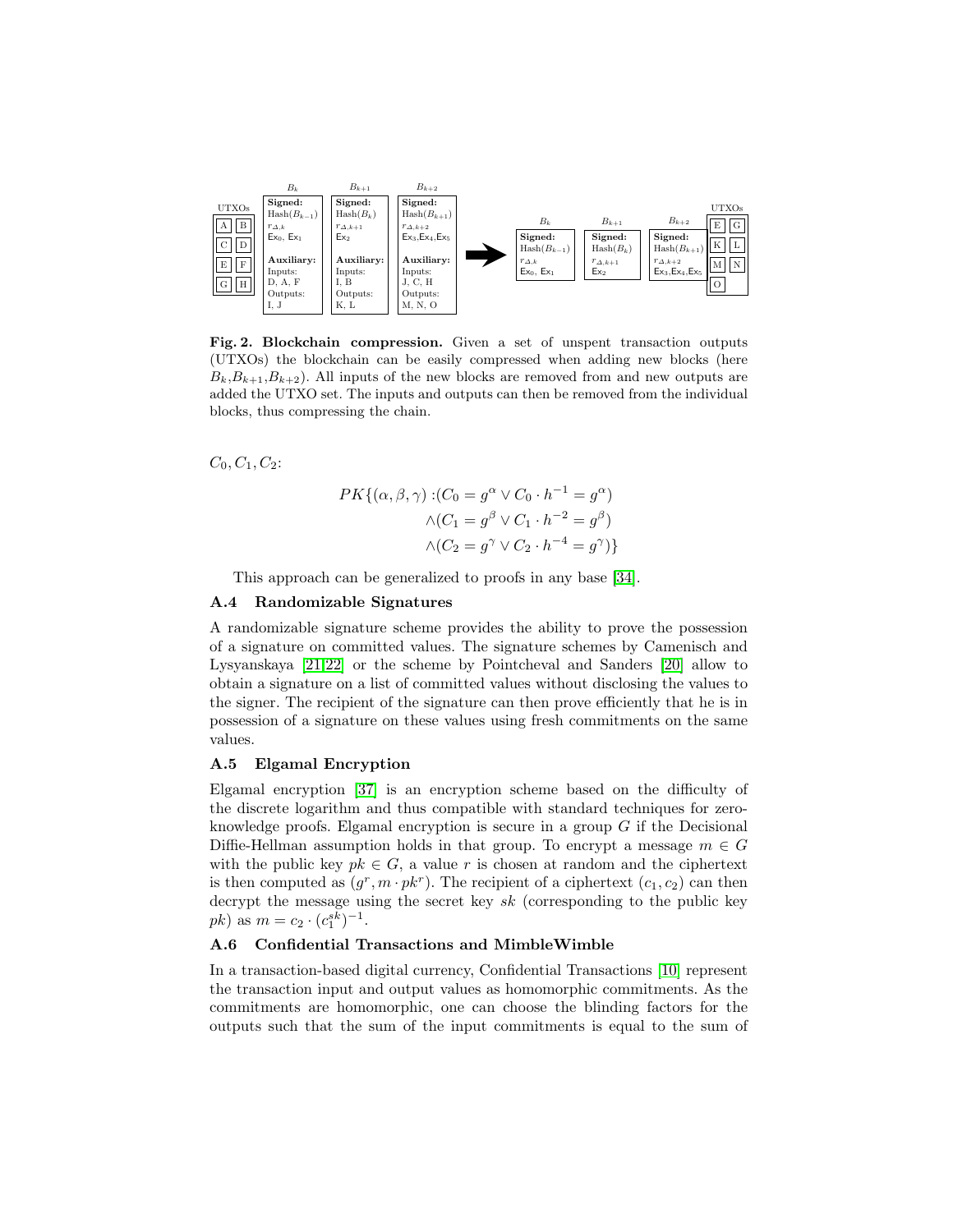the output commitments, if the sum of the input values is equal to the sum of the output values. This allows verifying the correctness of a transaction without knowledge of the transferred values.

MimbleWimble [\[11\]](#page-15-10) uses the same approch, but adds an additional nonspendable output to which no value is attached. This allows the recipient of a transaction to create output commitments without the payer knowing the blinding factor, i.e., the blinding factor of the commitment is only known to the recipient of a payment, and can thus be used to authenticate a following payment.

MimbleWimble has the property that the blockchain can be easily compressed. Our solution inherits this property from MimbleWimble. The signed part of each block contains a hash of the previous block, all excess outputs of the block, and the sum of the delta outputs. The auxiliary part of the block contains all transaction inputs and all transaction outputs. Outputs of previous transactions that are used as inputs in the new block can be removed from the set of unspent transaction outputs (UTXOs) while new outputs are added. All spent outputs and inputs can be completely removed from storage once the UTXO set has been updated. Using the UTXOs, excess and delta outputs of all blocks, and the values of issuance and deletion transactions, the full chain can still be verified. All of this combined can be interpreted as one large transaction that, if valid, implies the validity of the whole blockchain. An example for how this compression works in PRCash is shown in Figure [2.](#page-19-2)

# <span id="page-20-0"></span>B Transaction Details & Block Creation

In this Appendix, we provide the details of the modifications made to Mimblewimble [\[11\]](#page-15-10) transactions, prove that knowledge of the blinding factors can be used for payment authorization, and we give an overview of how transactions can be mixed and blocks can be created.

## B.1 Transaction Creation

To prevent the transaction tracking of Mimblewimble [\[11\]](#page-15-10) transactions, mentioned in Section [3,](#page-5-0) we modify the transaction creation such that the payer finalizes the transaction. To increase payment anonymity further, we also include another output  $(r<sub>\Delta</sub>)$  that does not have a value attached. This additional output is submitted to the validators as a scalar such that multiple transactions can be merged. Inclusion of such additional output makes it impossible to later match transaction inputs to corresponding outputs.<sup>[3](#page-20-1)</sup>

Our transaction creation protocol, that includes the regulation proofs explained above, is shown in Figure [3.](#page-21-0) The protocol proceeds as follows:

(i) The recipient, Bob, creates k value outputs  $\text{Out}_i = g^{r'_i} h^{v'_i}$   $(1 \leq i \leq k)$ , for the payment value  $v_T = \sum_{i=1}^k v'_i$ . For each of the value outputs, he also

<span id="page-20-1"></span><sup>3</sup> Matching transaction inputs to outputs after reordering is in general already an NPcomplete problem (subset sum). However, most transactions will only have few inputs and outputs, which can make linking feasible in practice without this additional measure.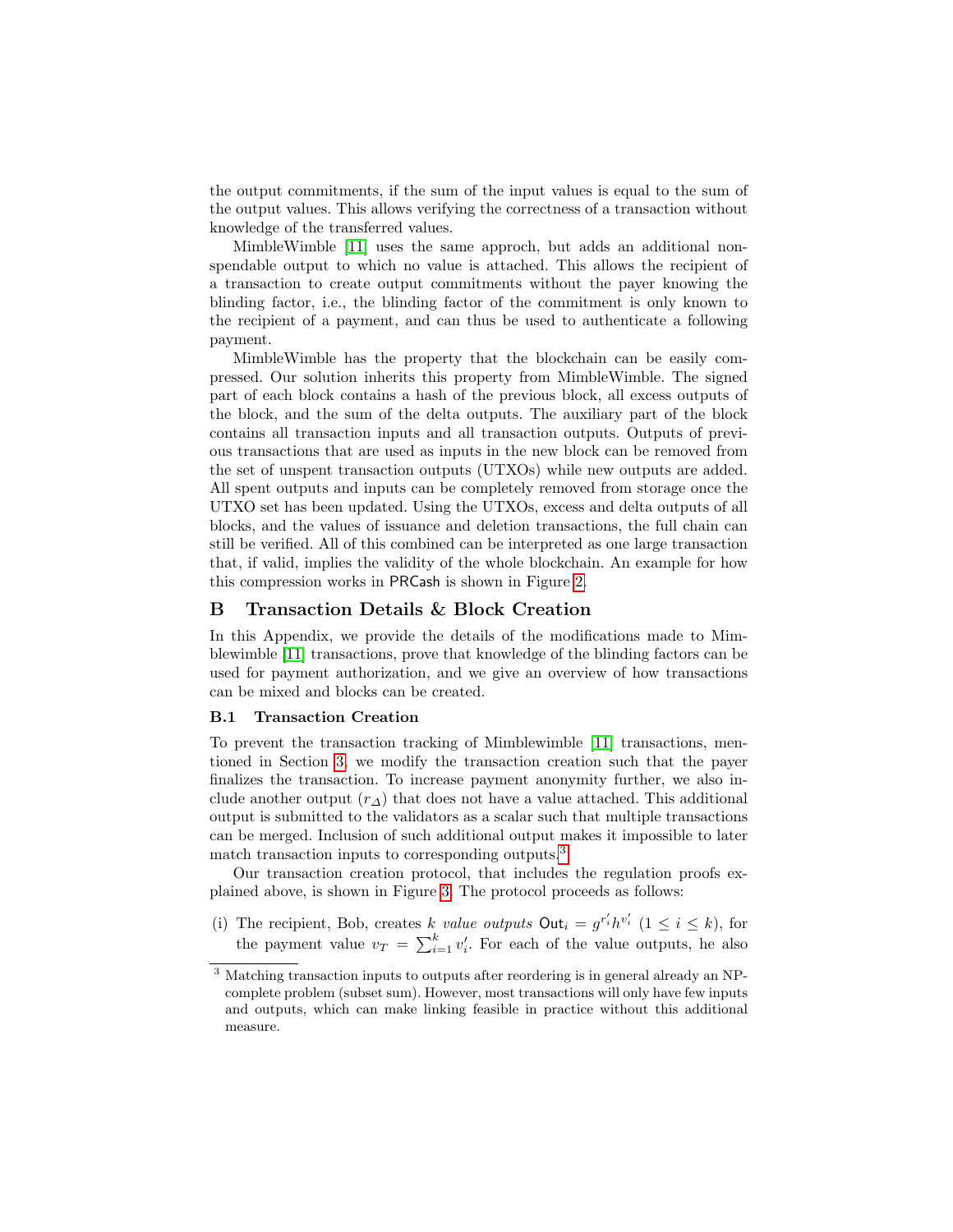<span id="page-21-0"></span>

Fig. 3. Transaction and block creation. In this example transaction, Alice pays an amount  $v_T$  to Bob. First, Bob creates a partial transaction that he sends to Alice, who completes it by adding her inputs, outputs and proofs. Alice then sends the complete transaction over a secure connection to a validator. The validators verify and mix the transactions and reach consensus on a block that they then sign and publish as part of the ledger. The block in this example consists of the two transactions shown in Figure [4.](#page-22-1)

creates a range proof to prove that the value is in a valid range (i.e., that no overflow occurs where money is created out of nothing). He additionally attaches a regulation proof to each output as described above in Section [3.4.](#page-7-0) He then creates an excess output  $Ex_0 = g^{r'_0}$  that has no value attached, proves knowledge of  $r'_0$  by proving knowledge of the discrete log of  $Ex_0$  to base g (DLProof( $\mathsf{Ex}_0$ )) and sends his outputs (including range proofs, proof of knowledge of  $r'_0$  and regulation proofs),  $v_T$  and  $r' = r'_0 + \sum_{i=1}^k r'_i$  to Alice. The additional excess output  $Ex_0$  is required to ensure that only Bob can spend his newly created outputs. Otherwise Alice would know the sum of the blinding factors of his outputs and could thus spend them. An example for such a partial transaction is shown in Figure [3,](#page-21-0) where Bob creates one value output  $(Out<sub>1</sub>)$ .

(ii) If Alice agrees with the transaction value  $v_T$ , with her inputs  $\ln_i = g^{r_i} h^{v_i}$  $(1 \leq i \leq n)$ , s.t.  $v = \sum_{i=1}^{n} v_i$  and  $r = \sum_{i=1}^{n} r_i$ , she creates m change outputs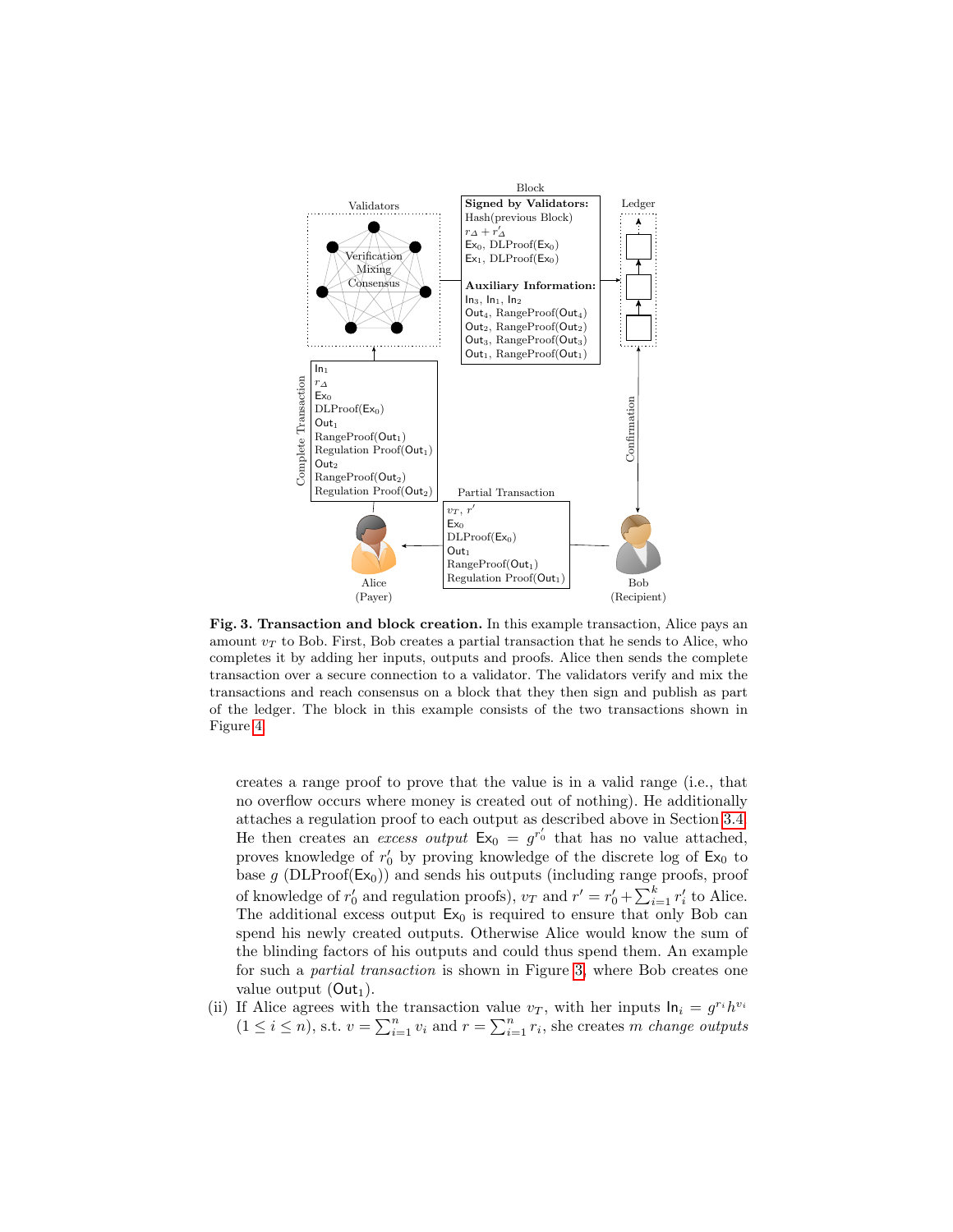Out<sub>i</sub> =  $g^{r'_i}h^{v'_i}$  ( $k < i \leq k+m$ ), s.t.  $v - \sum_{i=k+1}^{k+m} v'_i = v_T$  and range proofs and regulation proofs for these outputs. She then computes a *delta output*  $r_{\Delta} = r - \sum_{i=k+1}^{k+m} r'_i - r'$  and combines all of her inputs, Bob's and her outputs (including all proofs) and  $r_{\Delta}$  into a *complete transaction*. Alice' inputs are outputs of previous transactions that can be money issuing transactions as described in Appendix [B.5.](#page-25-0) In the example in Figure [3,](#page-21-0) Alice uses one input  $(\mathsf{In}_1)$  and one change output  $(\mathsf{Out}_2)$  in the transaction.

(iii) Finally, Alice sends the complete transaction to one or more validators, as shown in Figure [3](#page-21-0) encrypted under their public keys. The number of validators depends on the used transaction validation strategy (see Section [5\)](#page-11-0).

<span id="page-22-1"></span>

(a) A transaction from Alice to Bob (on the left) and a transaction from Charlie to Dave (on the right). The transactions fulfill the conditions  $\ln_1 = g^r \Delta \mathsf{Ex}_0 \mathsf{Out}_1 \mathsf{Out}_2$  and  $\mathsf{In}_2 \mathsf{In}_3 = g^{r'_\Delta} \mathsf{Ex}_1 \mathsf{Out}_3 \mathsf{Out}_4$ , respectively.



(b) The two transactions from above can be merged as shown here. The merged transactions fulfills the condition  $\Pi_{i=1}^3 \ln_i = g^{r_{\Delta}+r'_{\Delta}} \mathsf{Ex}_0 \mathsf{Ex}_1 \Pi_{i=1}^4 \mathsf{Out}_i$  and is thus still a valid transaction. Since the order of inputs and outputs is irrelevant for the validity condition, inputs and outputs can be reordered arbitrarily (e.g. ordered in binary order).

Fig. 4. Transaction combining. Shown above are two transactions before and after combining. The first transaction (on the left) goes from Alice to Bob, the second transaction (on the right) from Charlie to Dave. Outputs created by Alice are marked **3**, outputs created by Bob **3**, outputs created by Charlie **3** and outputs created by Dave 8.

<span id="page-22-0"></span>The validators then verify the transaction as described in Section [3.5.](#page-8-0) Two example transactions are shown in Figure [4a.](#page-22-1) For the transaction from Alice to Bob, the validators check if  $\ln_1 = g^{r} \Delta E_{0}$ Out<sub>1</sub>Out<sub>2</sub> and if the proof of knowledge of the discrete logarithm of  $Ex_0$  (DLProof( $Ex_0$ )), as well as the range proofs for Out<sub>1</sub> and Out<sub>2</sub> are correct.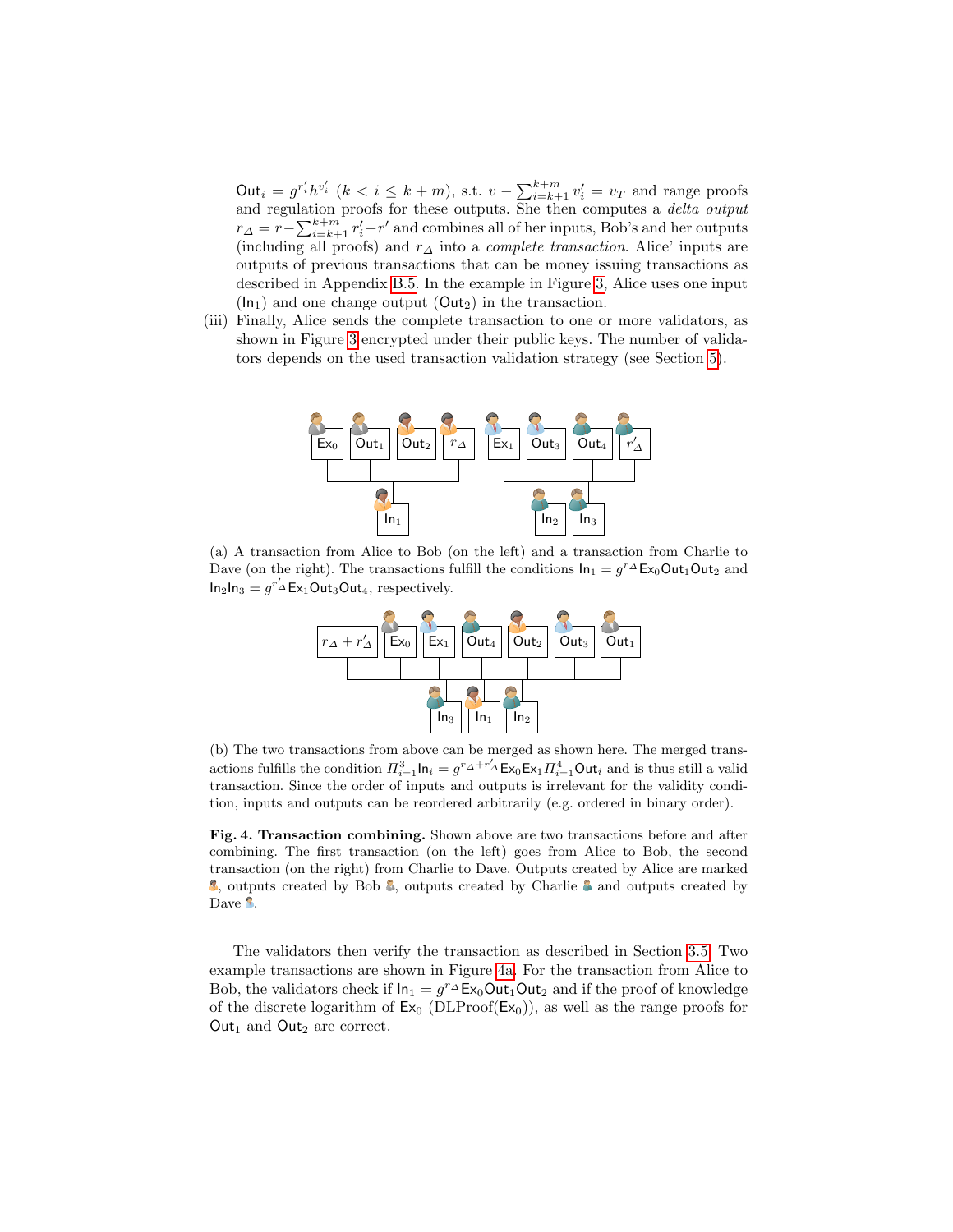#### B.2 Payment Authorization Proof

In this Appendix, we show that, given a group  $G = \langle g \rangle = \langle h \rangle$ , a transaction output  $\text{Out} = g^r h^v$  can only be spent by an authorized entity, i.e. an entity who knows the secret blinding factor r.

**Theorem 1.** If the discrete logarithm problem is hard in G and the discrete logarithm of h to base g is unknown, the probability that an output  $\text{Out} = g^r h^v$ can be spent by an adversary without knowing r is negligible.

Proof. For our proof, we distinguish the following two cases:

**Case 1:** W.l.g. assume that an attacker is able to create three outputs  $Out' =$  $g^{r'}h^v$ ,  $\mathsf{Ex}' = g^{r''}$  and  $r_{\Delta}$  s.t.  $\mathsf{Out} = g^{r_{\Delta}}\mathsf{Ex}'\mathsf{Out}'$ , i.e.  $g^rh^v = g^{r_{\Delta}}g^{r''}g^{r'}h^v$  with non-negligible probability. For the transaction to be valid, the adversary needs to attach a proof of knowledge of  $r''$  and a range proof for  $v$ , i.e. a proof of knowledge of  $r'$ , v s.t. v is in the allowed range. As the zero knowledge proofs are sound if the discrete logarithm problem is hard, the adversary knows  $r', r'', v$  (and of course  $r_{\Delta}$ ). Consider a game where the adversary wins, if on input  $(g<sup>r</sup> h<sup>v</sup>, v)$ the adversary outputs values  $r', r'', r_{\Delta}$  s.t.  $g^r h^v = g^{r_{\Delta}} g^{r''} g^{r'} h^v$ . Clearly, the adversary considered above can win this game with non-negligible advantage.

We now show how to construct a solver for the discrete logarithm problem given this adversary. On input  $X = g^x$ , the solver creates a randomized instance  $(X \cdot g^{r_1} h^{r_2}, r_2) = (g^{x+r_1} h^{r_2}, r_2)$  with  $r_1, r_2$  chosen uniformly at random. On output  $(y, z, w)$  from the adversary, the solver computes and outputs  $x' = y +$  $z+w-r_1$ . If the adversary wins the game, clearly  $x = x'$ , i.e. the solver correctly computes the discrete logarithm of the input  $X$  and thus, if the adversary has a non-negligible probability to be able to create a valid transaction, the discrete logarithm problem can be solved efficiently in group  $G$ . As this violates our assumption, it follows that an attacker cannot create such a valid transaction with non-negligible probability.

Case 2: W.l.g. assume that an attacker is able to create three outputs Out' =  $g^{r'}h^{v'}$ ,  $\mathsf{Ex}' = g^{r''}$  and  $r_{\Delta}$  s.t.  $v \neq v'$  and Out =  $g^{r_{\Delta}}\mathsf{Ex}'\mathsf{Out}'$ , i.e.  $g^r h^v = g^{r\Delta} g^{r''} g^{r'} h^{v'}$ , with non-negligible probability. For the transaction to be valid, the adversary needs to attach a proof of knowledge of  $r''$  and a range proof for  $v'$ , i.e. a proof of knowledge of  $r'$ ,  $v'$  s.t.  $v'$  is in the allowed range. As the zero knowledge proofs are sound if the discrete logarithm problem is hard, the adversary knows  $r', r'', v'$  (and of course  $r_\Delta$ ). We consider the game where the adversary wins, if on input  $(g^r h^v, v)$  the adversary outputs values  $(r', r'', r_\Delta, v')$ s.t.  $g^r h^v = g^{r \Delta} g^{r''} g^{r'} h^{v'}$  and  $v \neq v'$ .

We now show how this adversary can be used to compute  $\mathsf{DL}_q(h)$ . The solver creates a randomized instance  $(g^{r_1}h^{r_2}, r_2)$  with  $r_1, r_2$  chosen uniformly at random and gives this as input to the adversary. On output  $(y, z, w, u)$  from the adversary, the solver computes and outputs  $x = (y + z + w - r_1)(r_2 - u)^{-1}$ . If the adversary wins the game, this corresponds to  $DL<sub>q</sub>(h)$ , which violates our assumption, i.e. an attacker cannot create such a valid transaction.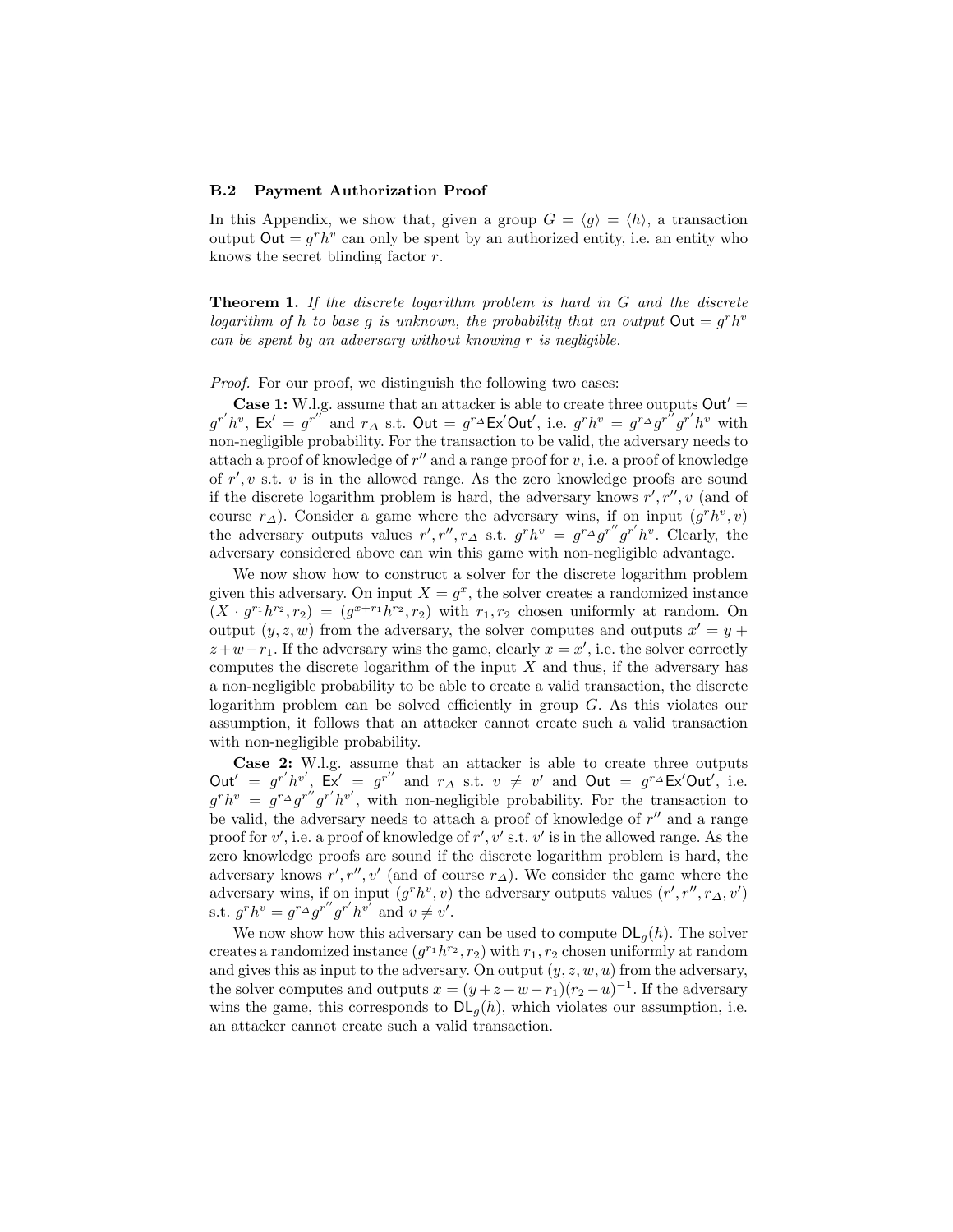## B.3 Mixing and Consensus

The validators collect a set of verified transactions and in the end of the round mix them by using two merging properties of our transactions. The first merging option is to combine two valid transactions together which creates another valid transaction. Combining several transactions into one large transaction breaks the direct correlation between inputs and outputs in the original transactions. The more transactions are combined in one round, the harder it is for third parties to link inputs and outputs based on published, combined transactions. An example for this process is shown in Figure [4](#page-22-1) where two transactions are combined into one and the inputs and outputs are reordered. Since the order of inputs and outputs is irrelevant for the correctness of a transaction, they can be reordered arbitrarily (e.g. ordered in binary order). Additionally, by only publishing the sum of the delta outputs instead of the individual values, deciding which set of transaction outputs belong to which set of inputs becomes impossible.

The second merging option is compacting. If an output of one transaction appears as an input in another transaction, the matching input-output pair can be simply be removed, resulting in a smaller but still valid transaction. Compacting makes transaction linking more difficult and improves storage efficiency. Once the validator has verified and merged (mixed) all received transactions in the current round, the remaining inputs and outputs can be simply sorted as a list for publishing.

The validators then need to achieve consensus over the content of the next block depending and we assume that they run a Byzantine fault tolerant consensus protocol to protect against double spending. Validators can cache unspent transaction outputs from all previous blocks to speed up verification of new transactions (needed for double-spending protection). After achieving consensus over a block, validators can remove all inputs of the block from their cached set and add all new outputs to it.

## B.4 Block Structure

Each block consists of a first part signed by the validators and a second part containing auxiliary information. The first signed part contains the sum of all delta outputs, all excess outputs including the zero-knowledge proofs of their exponents, and the hash of the previous block. Additionally, if the block contains an issuance or a deletion transaction, the signed part also contains the explicit amounts of money that are added or removed. As auxiliary information, the block contains a list of inputs and a list of outputs including their range proofs.

An example block that consists of two transactions is shown in Figure [3.](#page-21-0) The signed part of the block only contains the excess outputs and the sum of the delta outputs of all transactions (Ex<sub>0</sub>, Ex<sub>1</sub> and  $r_{\Delta} + r'_{\Delta}$  in the example). The transaction inputs and transaction outputs with a value do not need to be included in the signed part, but they still need to be published including the range proofs of the outputs, so that other parties can verify the correctness of the blockchain.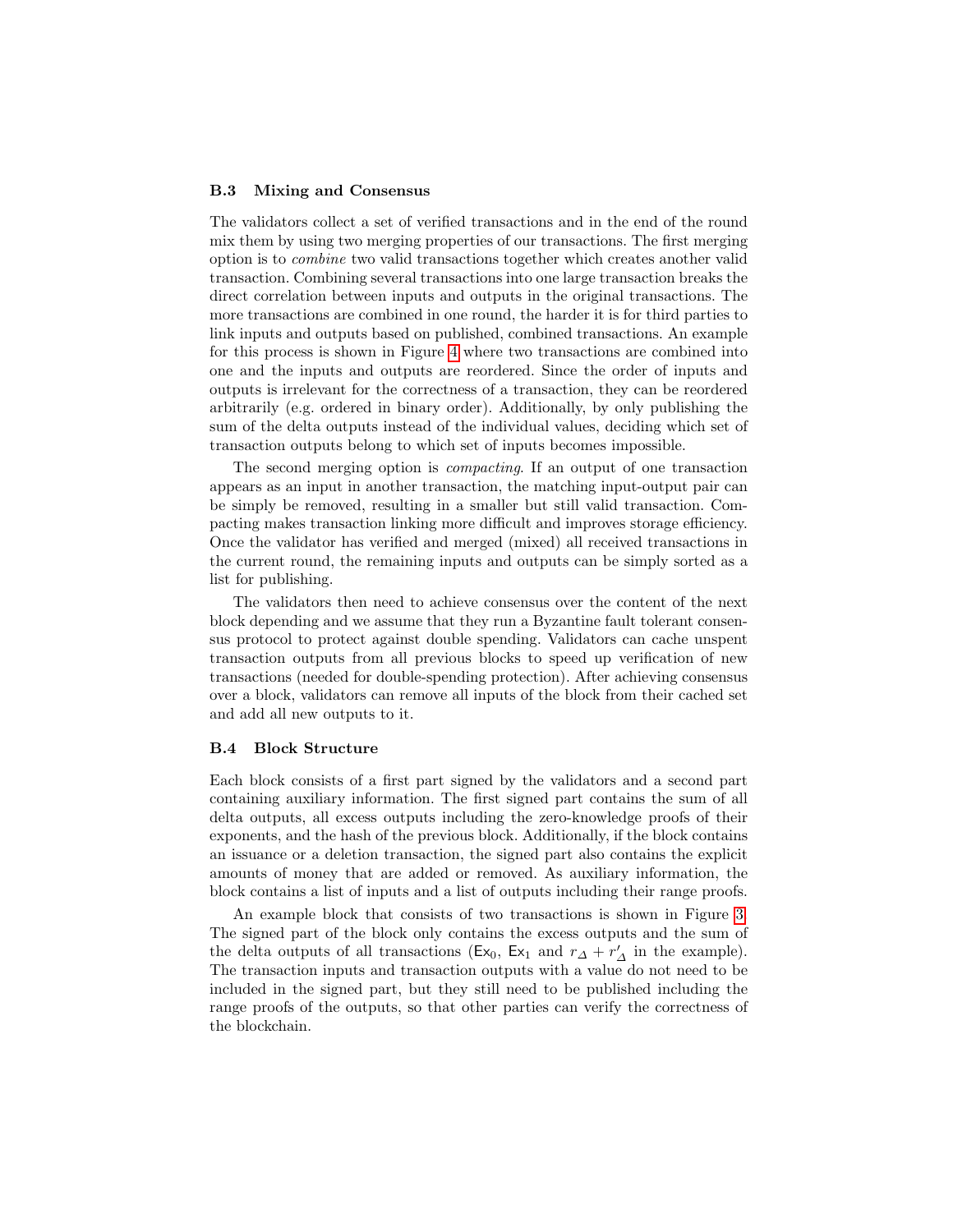This block structure allows compression of the blockchain by compacting transactions across blocks. Outputs of previous transactions that are used as inputs in the new block can be removed from storage without losing the ability to verify the complete chain. All that is required for the verification is the set of unspent transaction outputs, excess and delta outputs of all blocks, and the values of issuance and deletion transactions. All of this combined can be interpreted as one large transaction that, if valid, implies the validity of the whole blockchain. This makes the storage required to verify the full chain very small and slowly growing for third parties that do not want to store all transactions. An example for this is shown in Figure [2](#page-19-2) (Appendix [A\)](#page-18-0).

#### <span id="page-25-0"></span>B.5 Issuance

Our currency provides an explicit mechanism for the issuer to increase, or decrease, the amount of currency in circulation. This can be done with a special transaction type that requires a signature from the issuer.

Specifically, the issuer can publish an issuance transaction with an explicitly stated amount v. The issuer creates k transaction outputs  $\text{Out}_i = g^{r'_i} h^{v'_i}$  (1  $\leq$  $i \leq k$ ), such that  $v = \sum_{i=1}^{k} v'_i$ , and which all have a range proof attached. The issuer then additionally creates an excess output  $\mathsf{Ex}_0 = g^{r'_0}$ , s.t.  $r'_0 + \sum_{i=1}^k r'_i = 0$ and proves knowledge of  $r'_0$ . The transaction is valid, if  $h^v$  is equal to the sum of the outputs. The outputs created by such an issuing transaction could, e.g., be transferred to commercial banks who can then further distribute the newly created money. The issued amount  $v$  is published in plaintext to the next block with the issuance transaction.

The role of the issuer can easily be distributed among multiple parties by requiring signatures from multiple parties for issuance transactions. This may be particularly interesting for private deployments, where there is no central bank that can be assumed to be trusted.

#### <span id="page-25-1"></span>B.6 Distributing Regulation

The role of the regulator can be distributed between multiple parties without changes to the rest of the system by using a threshold cryptosystem. In such a scheme, a set of  $n$  parties would be responsible for regulation, of which at least a threshold number  $k$  must cooperate to decrypt an encrypted identity. To set up the system, the regulator parties would run a key generation protocol that creates a public key and distributes shares of the corresponding secret key to the parties. The created public key is then used as the regulator public key in our system.

<span id="page-25-2"></span>Since we use Elgamal encryption in our system, which can be used for threshold encryption (e.g. [\[38\]](#page-16-19)), the process of encrypting identities and creating proofs does not differ from the system described in Section [3.4.](#page-7-0) In order to decrypt the ciphertexts without reconstructing the shared secret key, the regulator parties then again need to run a decryption protocol (e.g. [\[39\]](#page-17-0)).